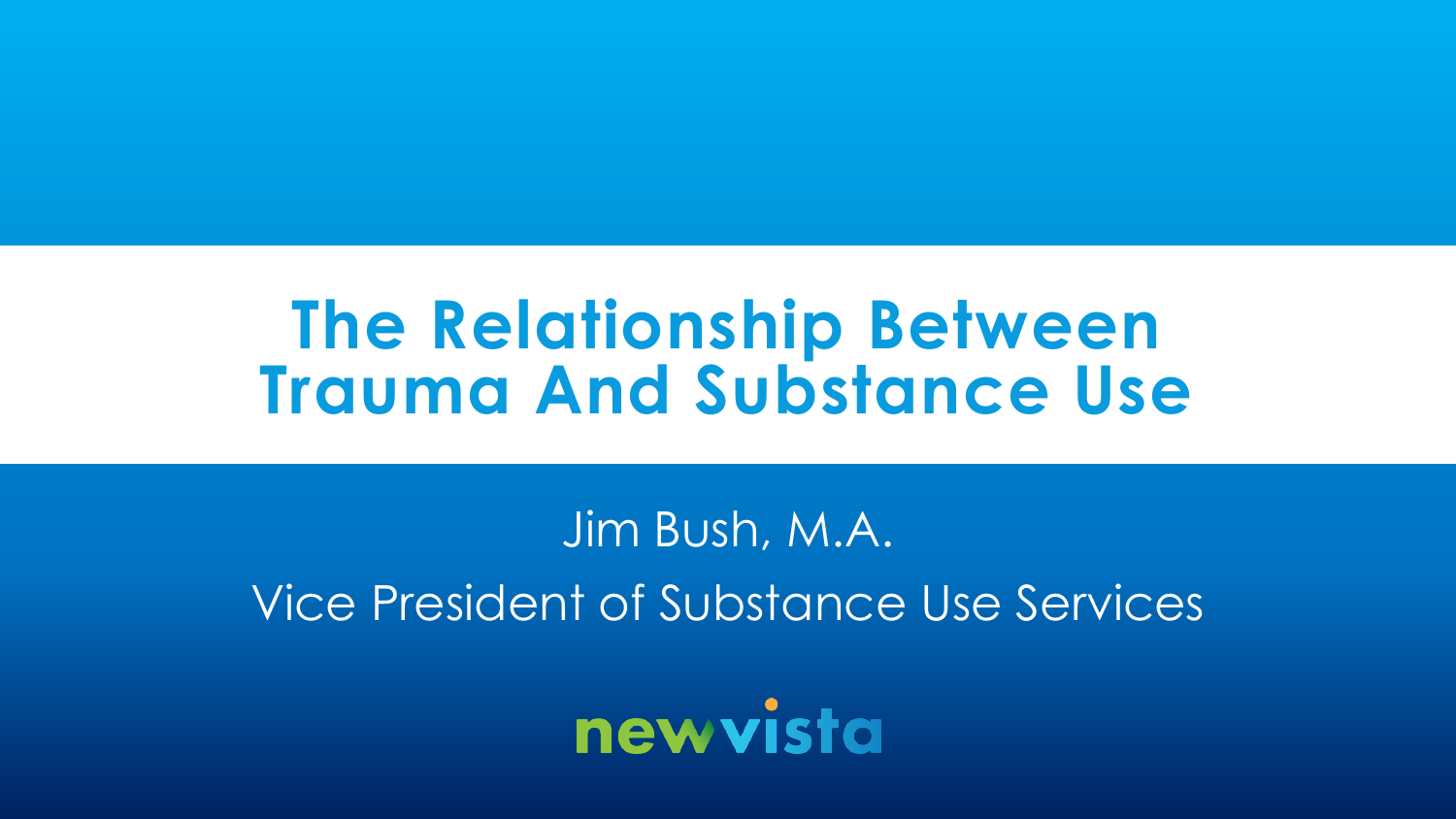# **The Relationship Between Trauma And Substance Use**

# **What's the true gateway?**

**Trauma?**

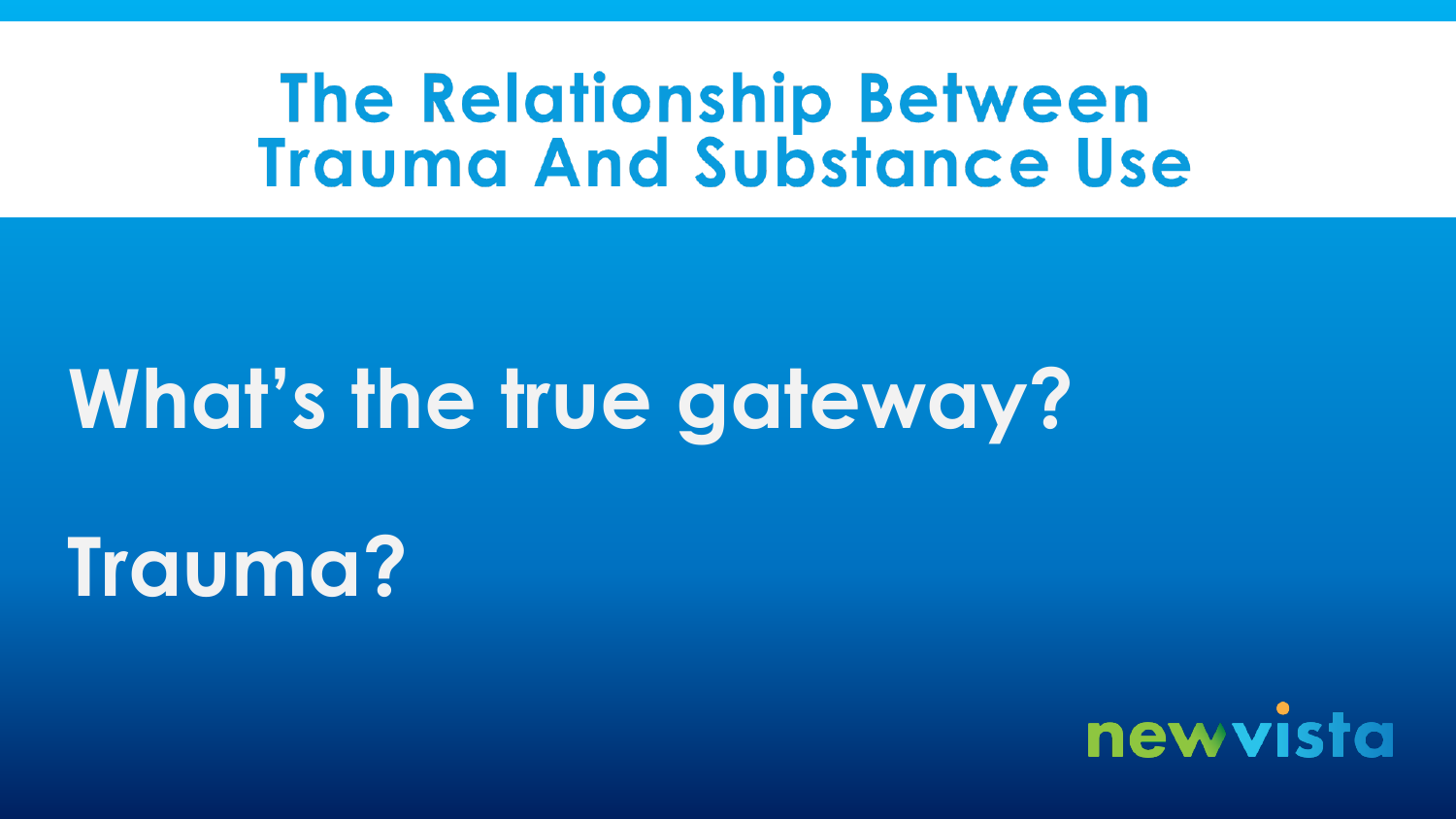# **Paths to Substance Use- Initiation**

#### **Recreational experimentation-Adolescence**

- Risk takers
- Oppositional defiant
- Thrill seeking- adrenalin rush
- Reduces inhibitions increases social opportunities
- Belonging fitting in with others
- Age of onset matters.

### Younger onset = higher risk

# newvista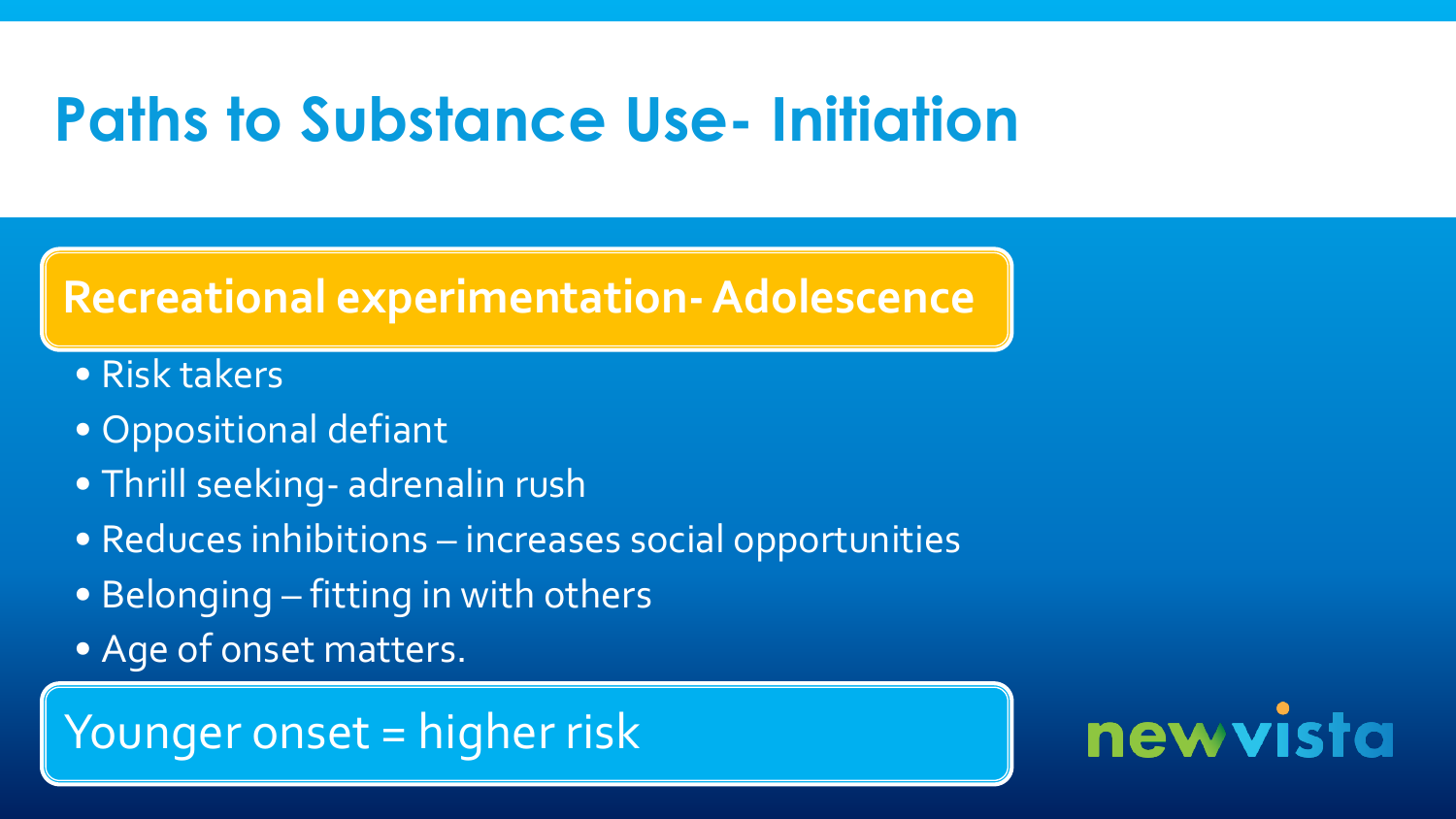

# **TRUE**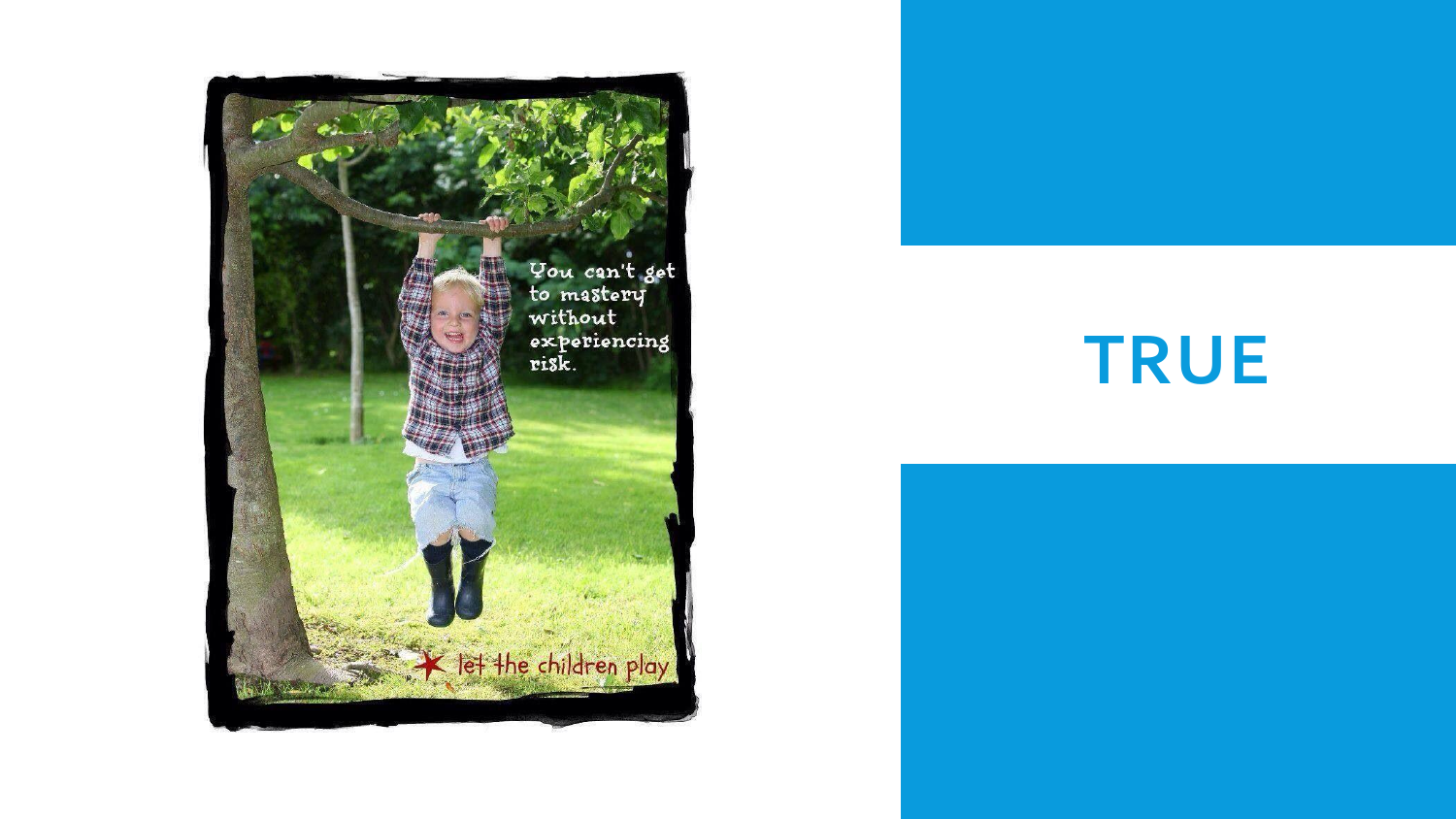### **Adolescent Development**



newvista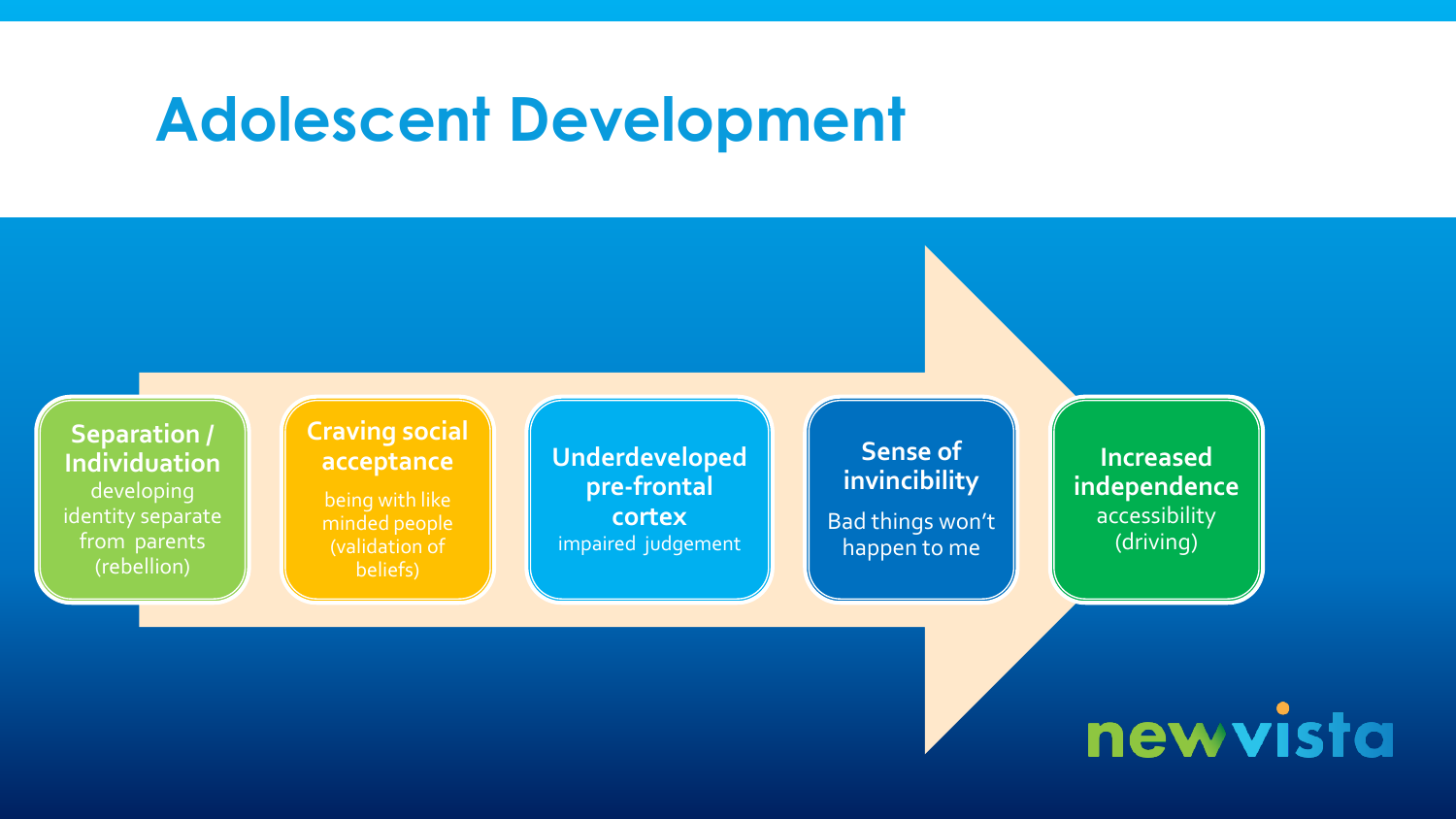**Adolescent Brain: 5% Names 3% Phone numbers 2% Stuff I should know for school 90% Song lyrics**

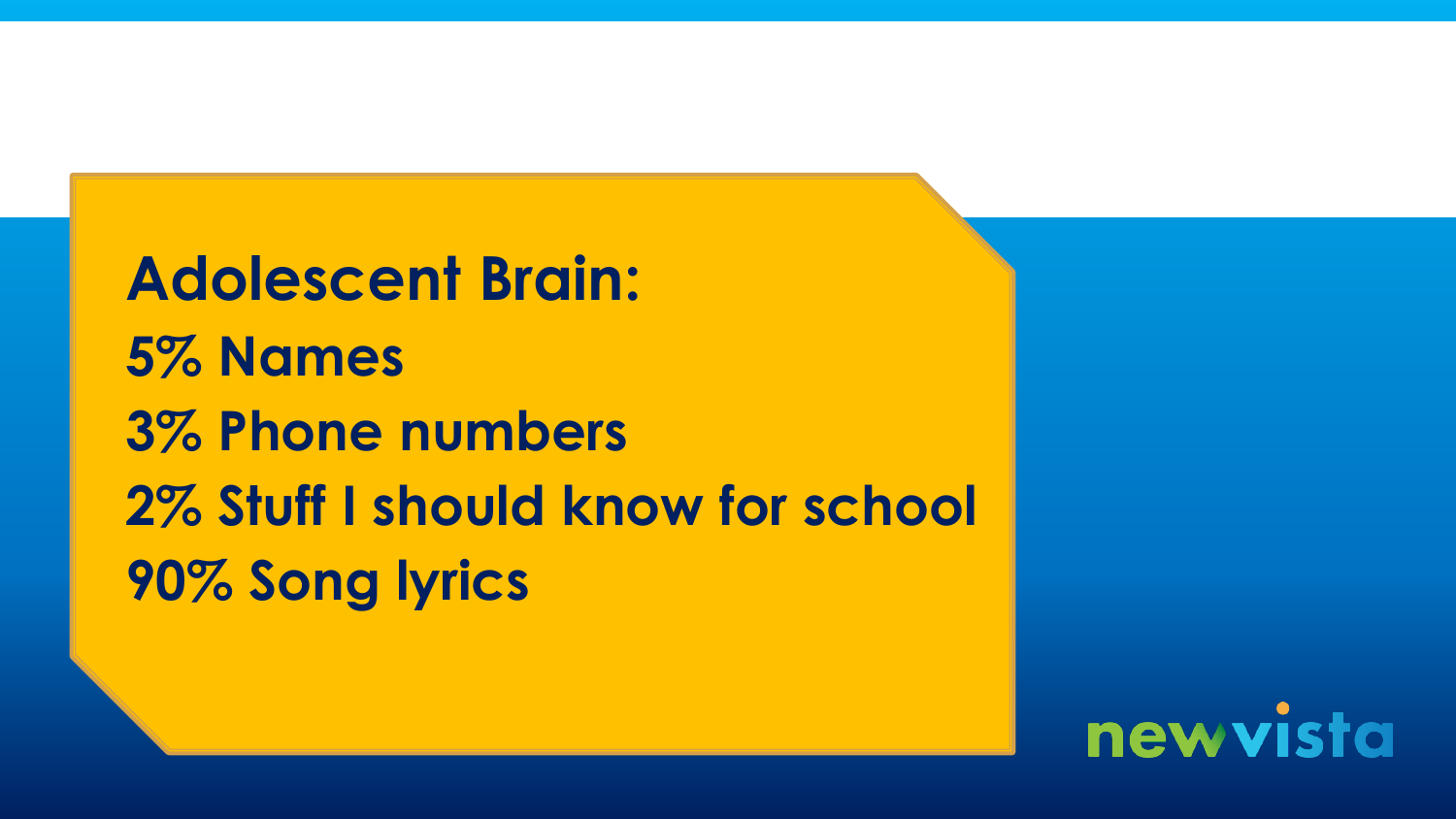# **Trauma - The Gateway to Drug Use**

### **The impact of trauma**

- Someone hurts you- generally an adult who you see as their protector
- You experience flashbacks of traumatic events (all senses effected)
- You are angry and often times feel unsafe
- Flashbacks become intolerable
- Drugs provide escape and avoidance of emotional distress
- Only temporary relief
- Requires frequent doses to be effective

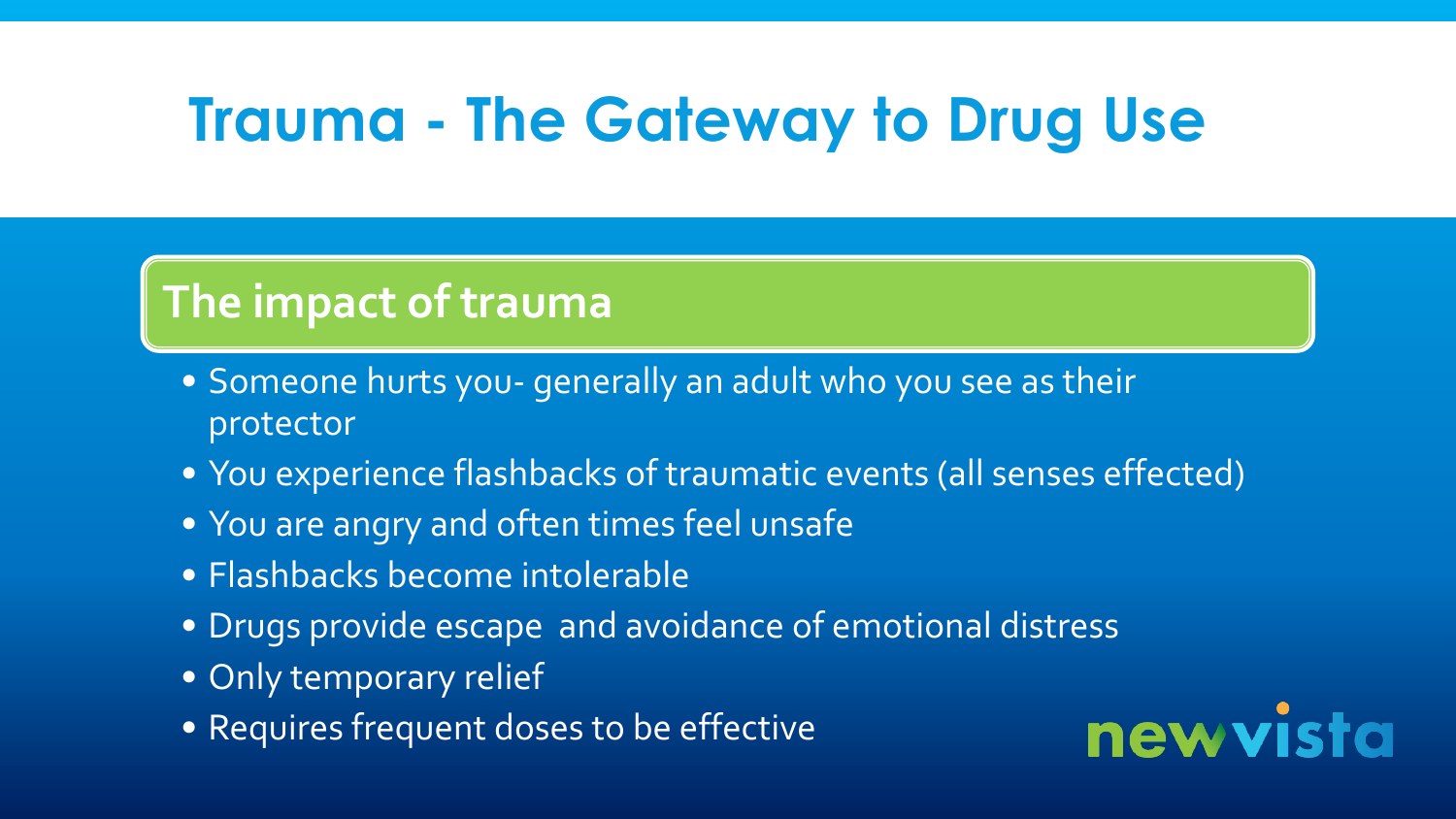# **Addiction…**



- $\cdot$  Is a primary, *chronic disease of the* **brain** reward, motivation, memory and related circuitry
- Has biological, psychosocial, social and spiritual manifestations

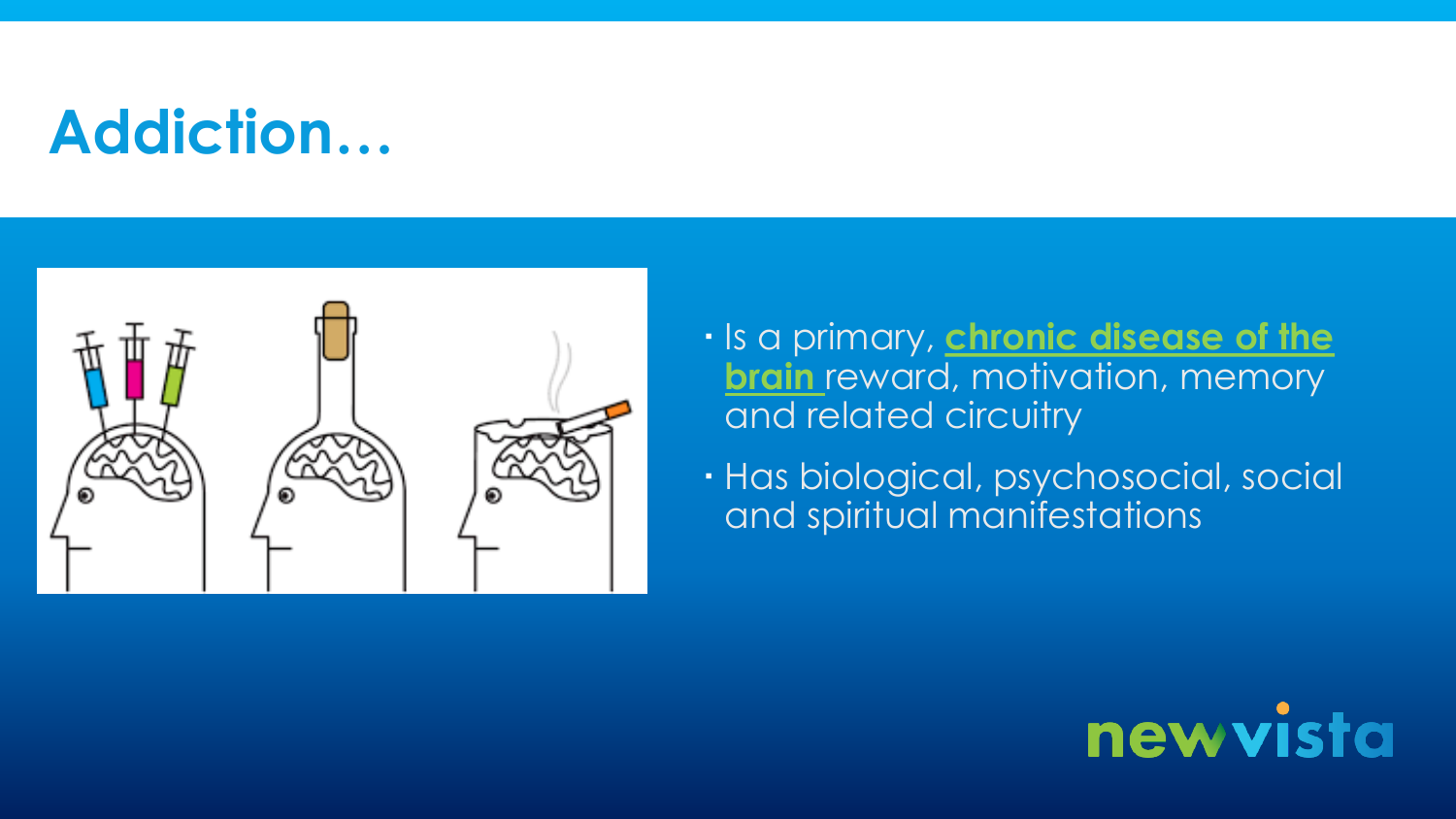# **Adverse Childhood Experiences (ACE) Study**



newvista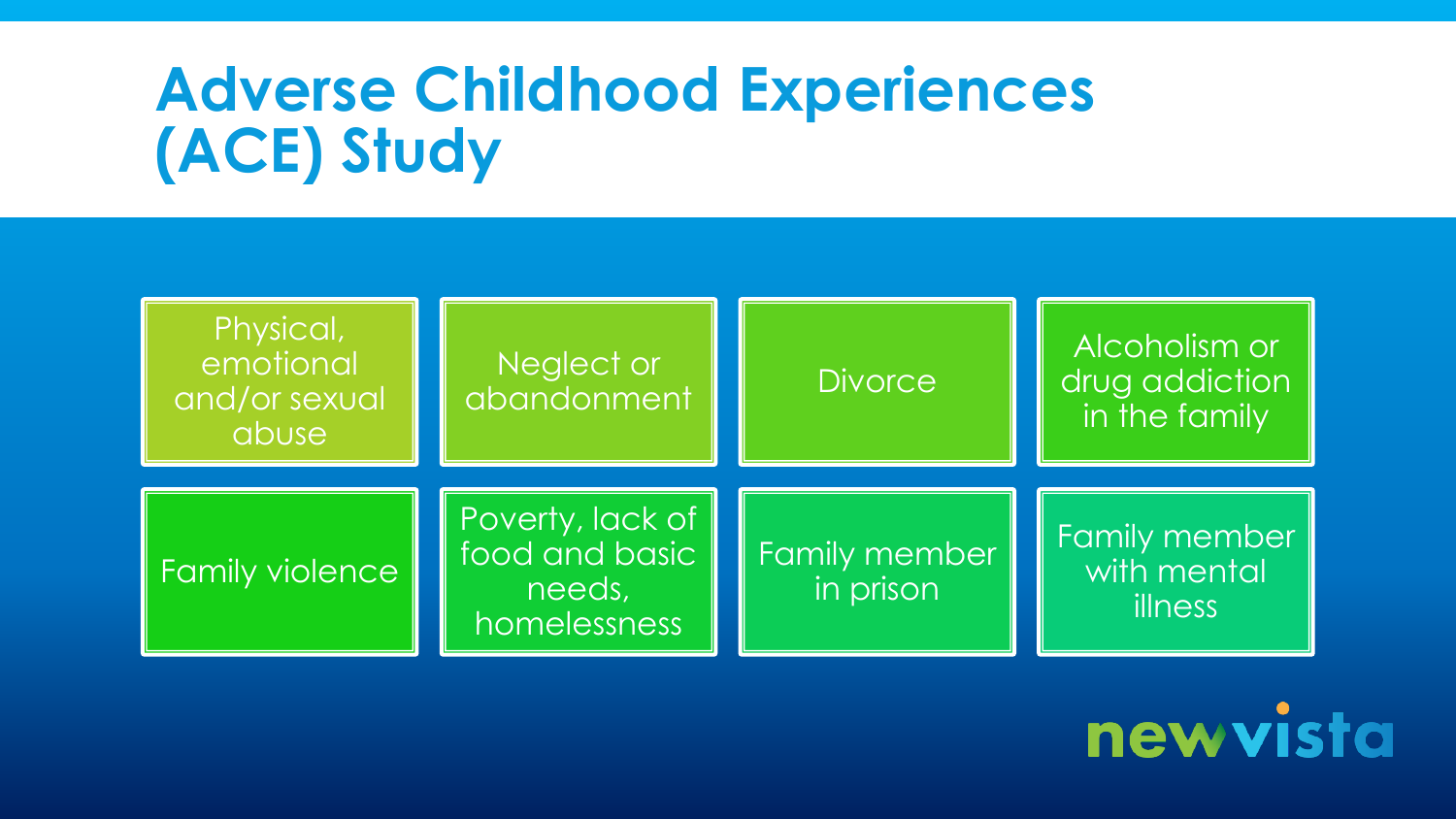### **Adverse Childhood Experiences Are Common**

#### **Frequency of abuse in middle class America**

| • Physical Abuse               | 28%    |
|--------------------------------|--------|
| • Substance Abuse- in the home | 27%    |
| • Parents divorced             | 23%    |
| · Sexual abuse                 | 22%    |
| • Mental illness               | $17\%$ |
| • Emotional abuse              | 15%    |

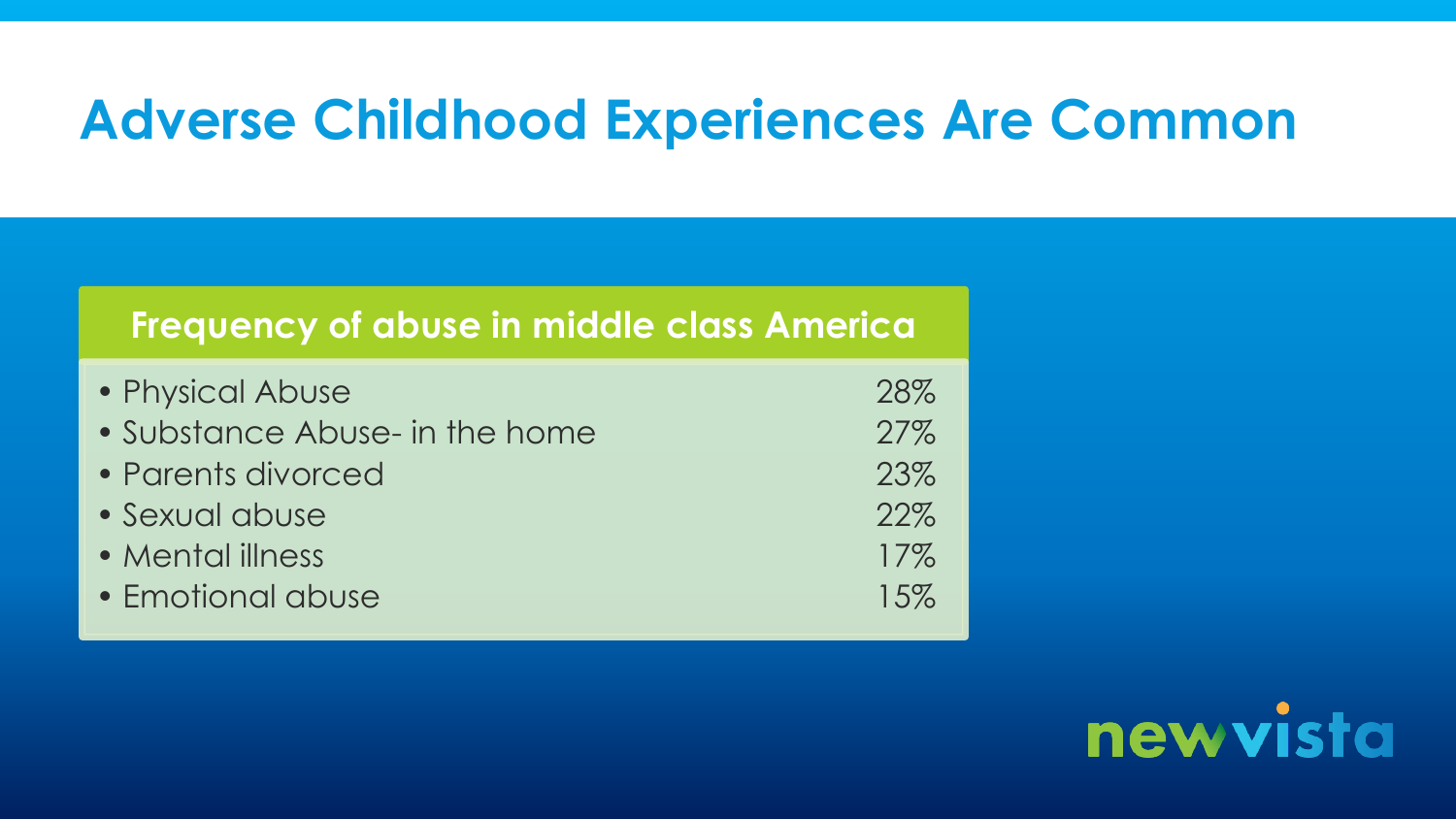### **How common is trauma?**

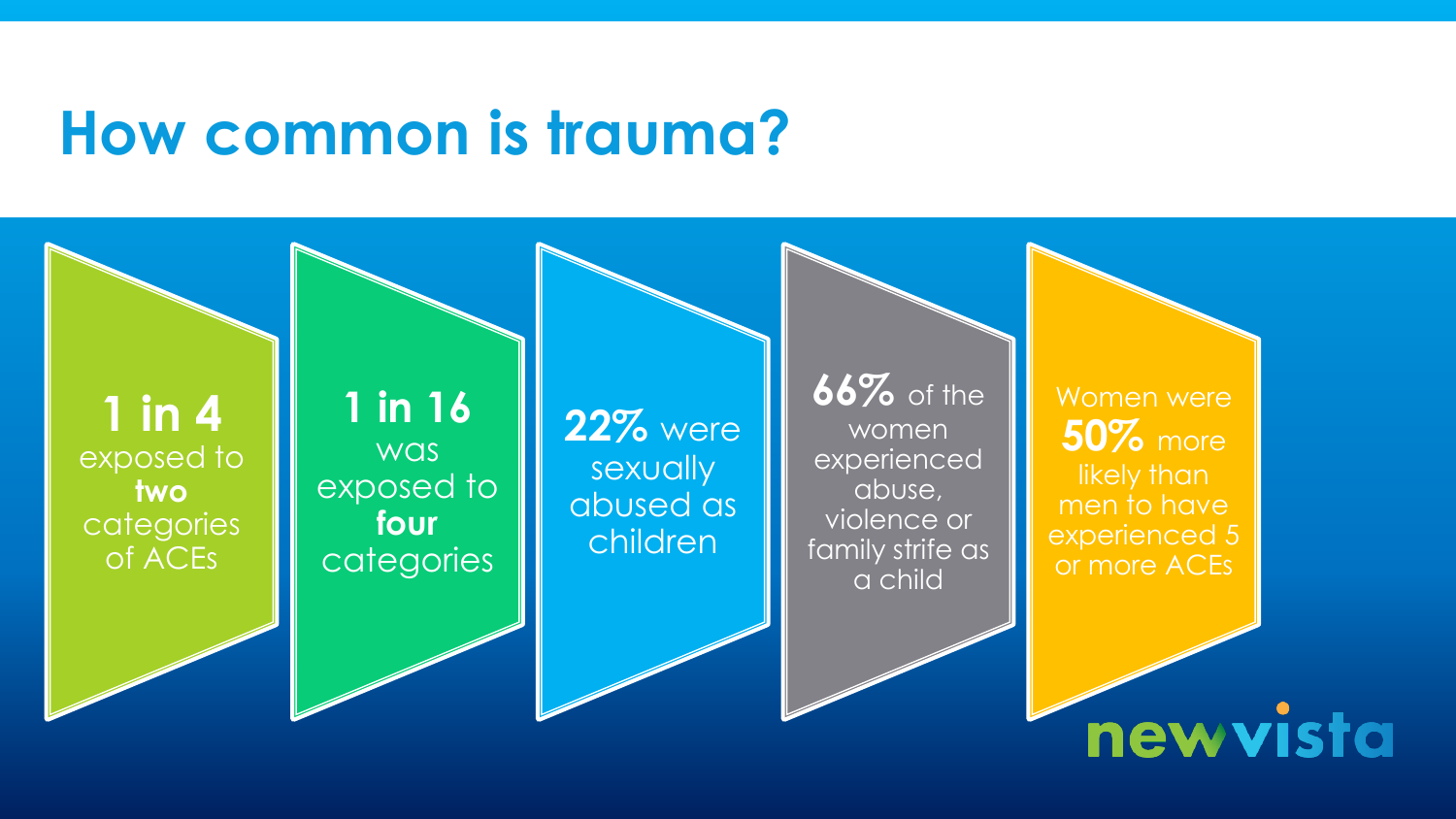### **How common is trauma?**

**1 in 6**  men have experienced emotional trauma

80% of people in psychiatric hospitals have experienced physical or sexual abuse

66% of people in substance abuse treatment report childhood abuse or neglect

90% of women with alcoholism were sexually abused or suffered severe violence from parents

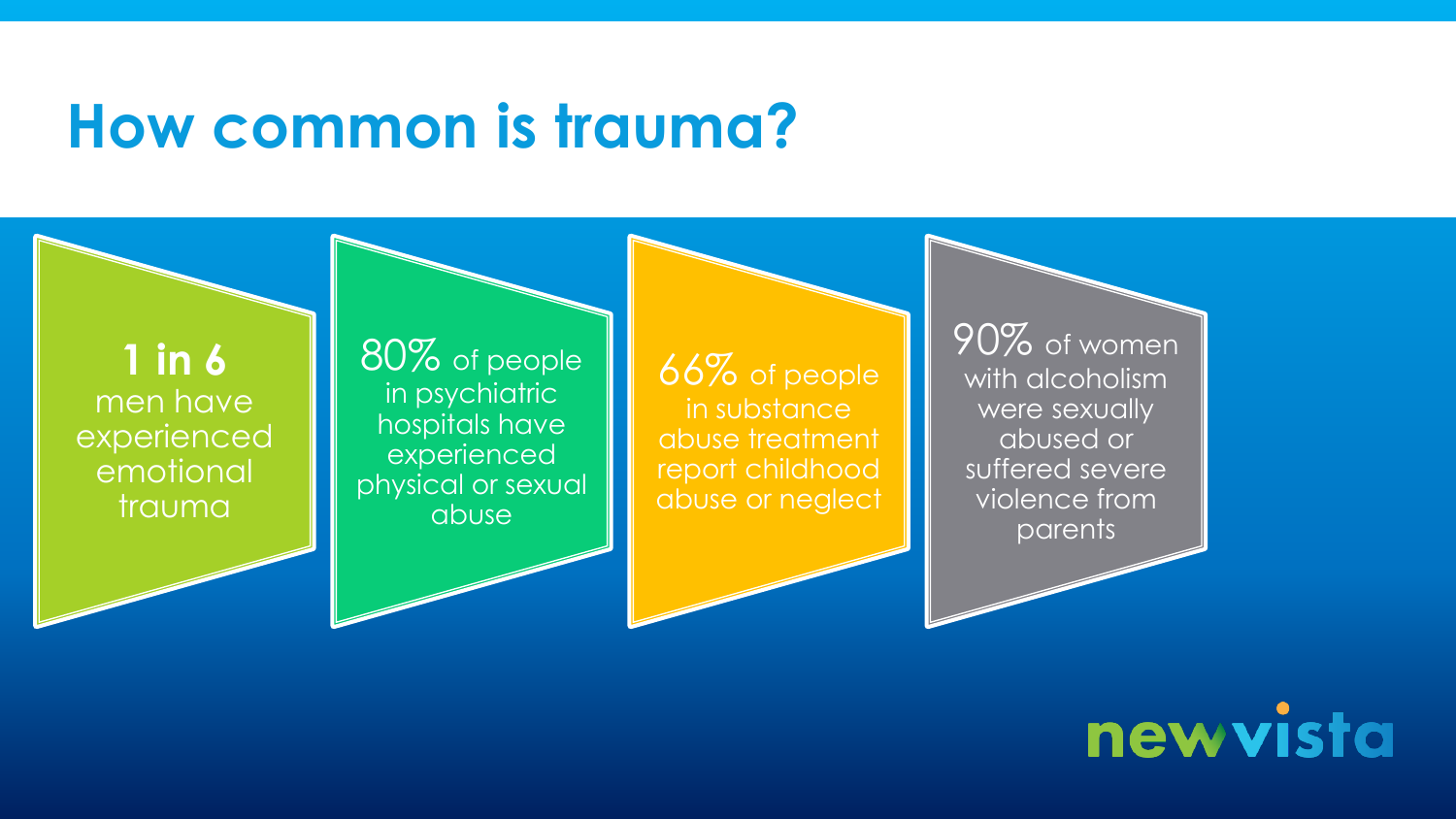# **How common is trauma?**

A sizable percentage of people with substance use disorders have traumatic stress symptoms that interfere with achieving or maintaining sobriety.

Many people with trauma histories have overlapping problems with mental health, addictions, physical health, and are victims or perpetrators of crime.

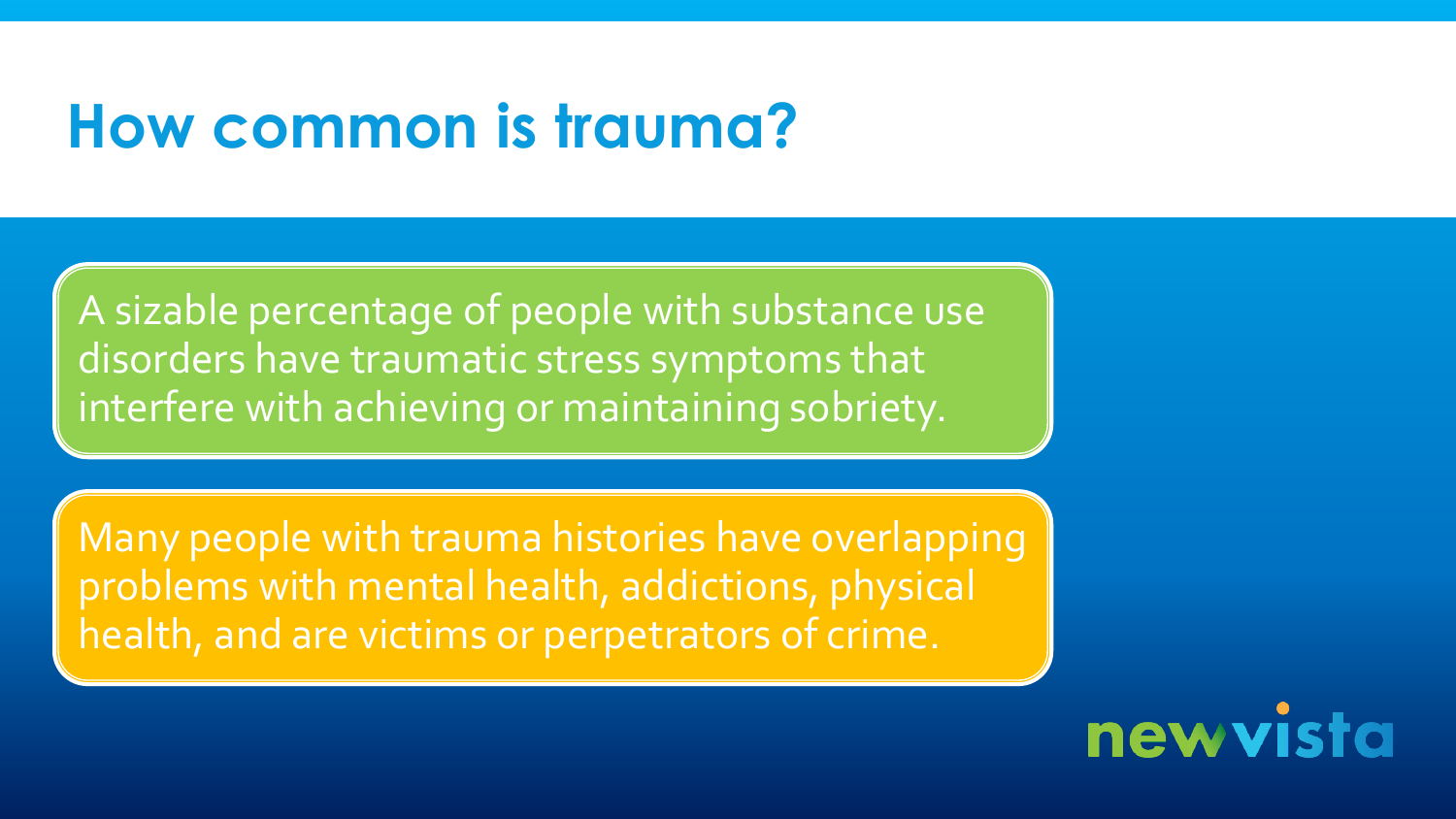**A male child with an ACE Score of 6, when compared to a male child with an ACE Score of 0, has a 46-fold (4,600%) increase in the likelihood of becoming an injection drug user sometime later in life.** 

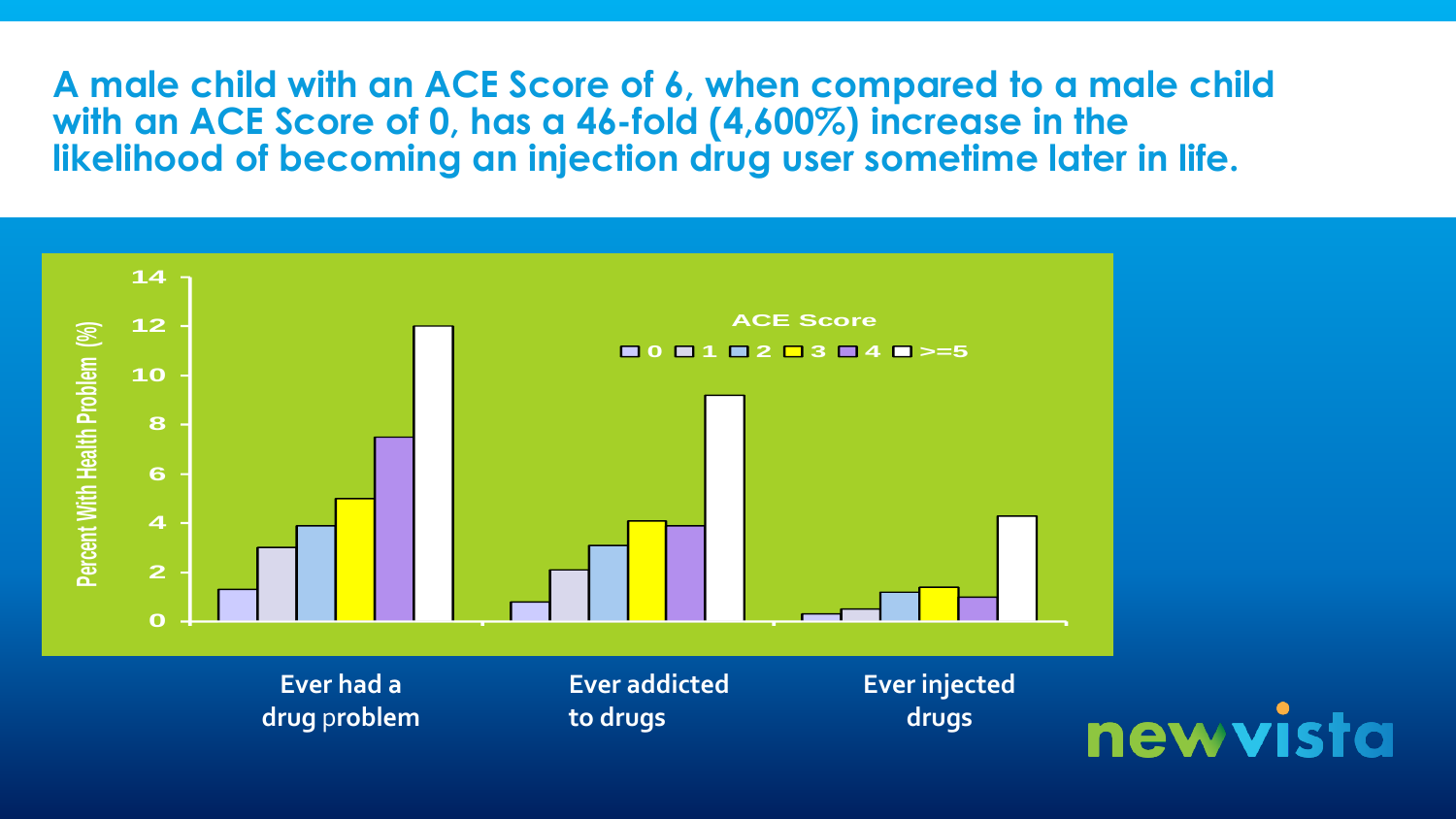# **Overdose vs. Suicide**

**2/3 (67%)** of all suicide attempts

**64%** of adult suicide attempts

**80%** of child/adolescent suicide attempts

*Women are 3 times as likely as men to attempt suicide over the lifespan*.

**We must manage each person's distress!**

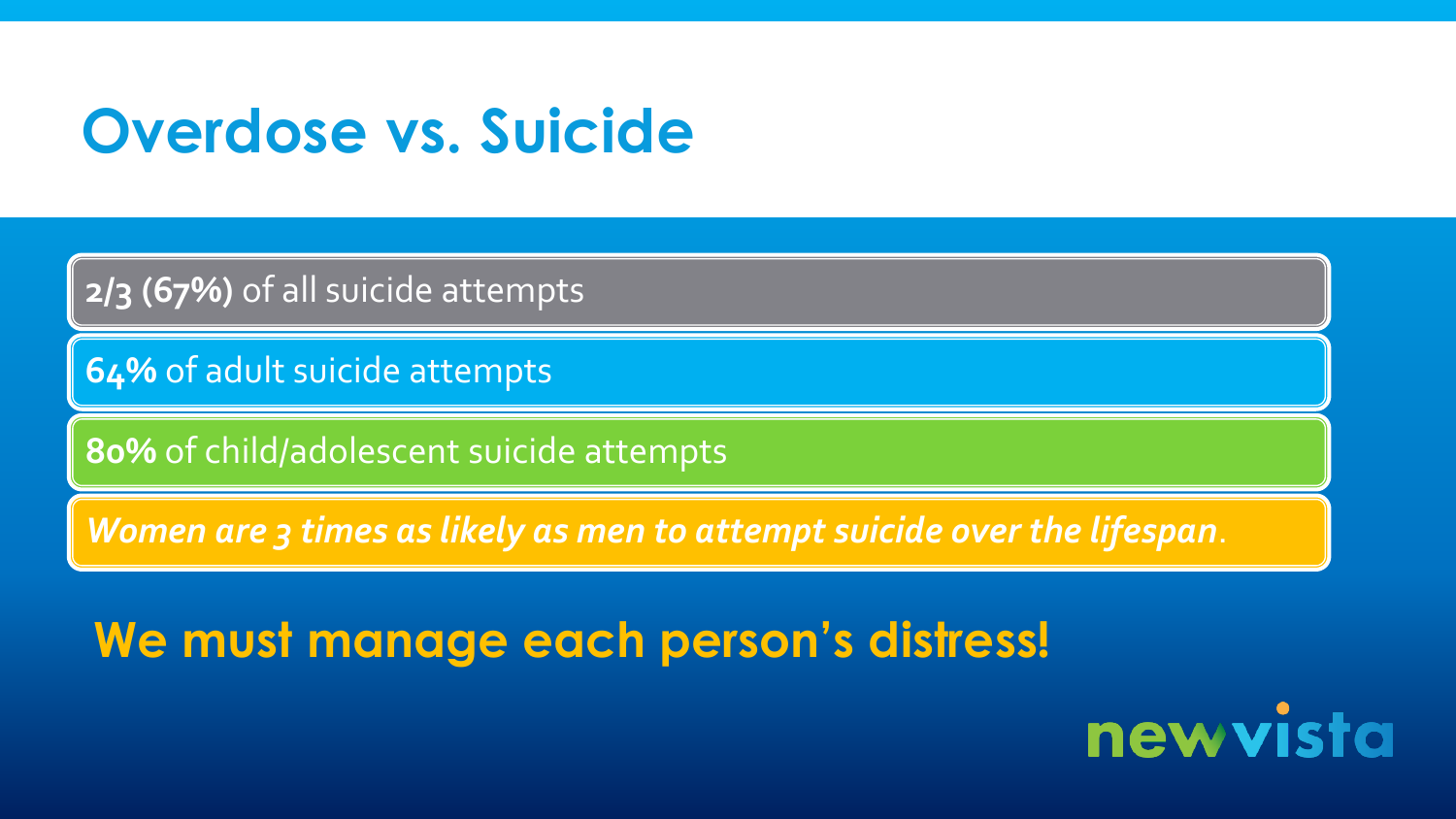# We repeat what **we don't repair.** *-Christine Langley Obaugh*

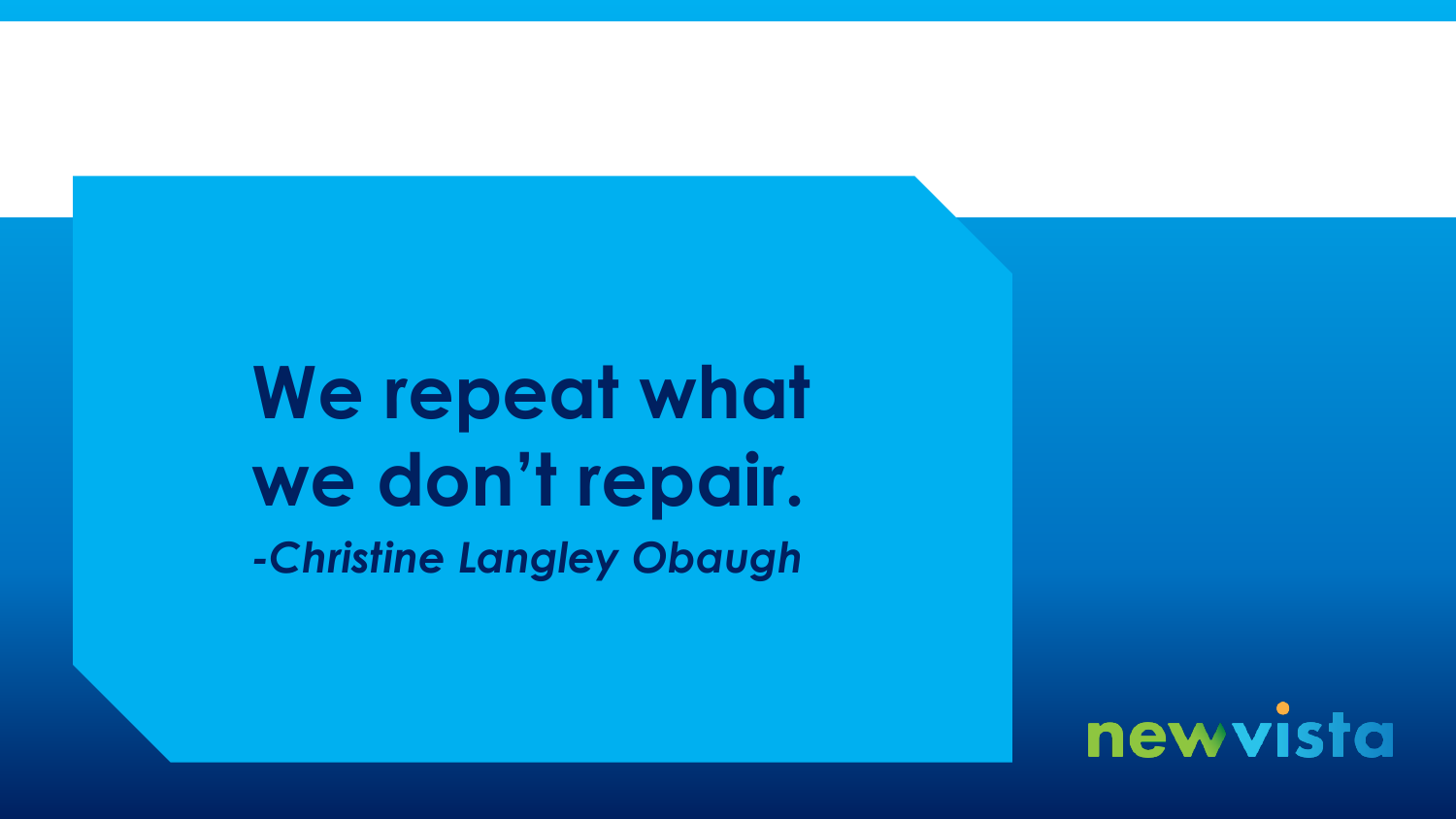# **Understanding Stigma: Language Matters**

### **Stigma is About Disrespect**

- It hurts, punishes and diminishes people.
- It harms and undermines all relationships.
- It appears in behavior language, attitude and tone of voice.
- It happens even when we don't mean it.

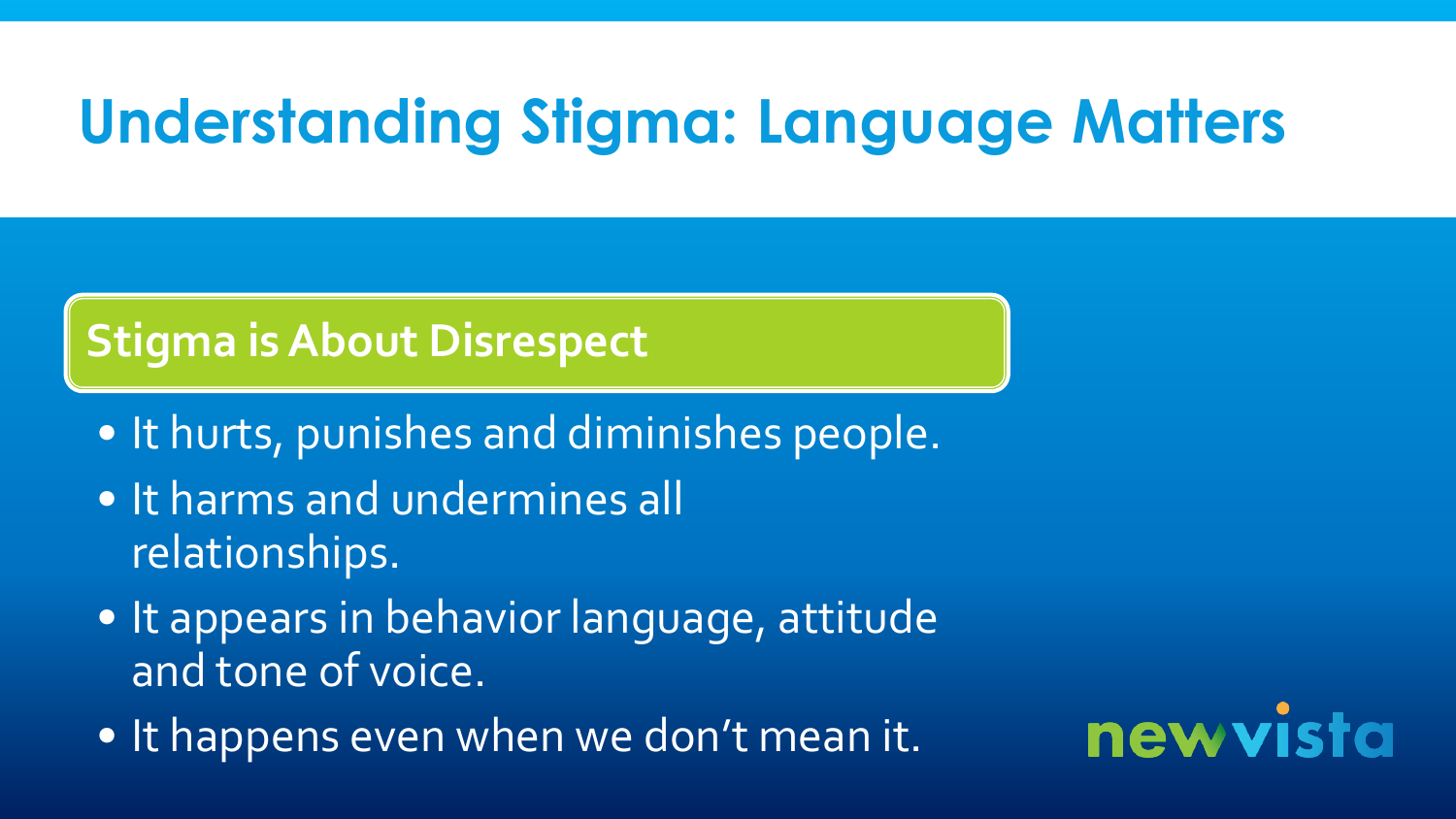# **Understanding Stigma (what's least desirable?)**



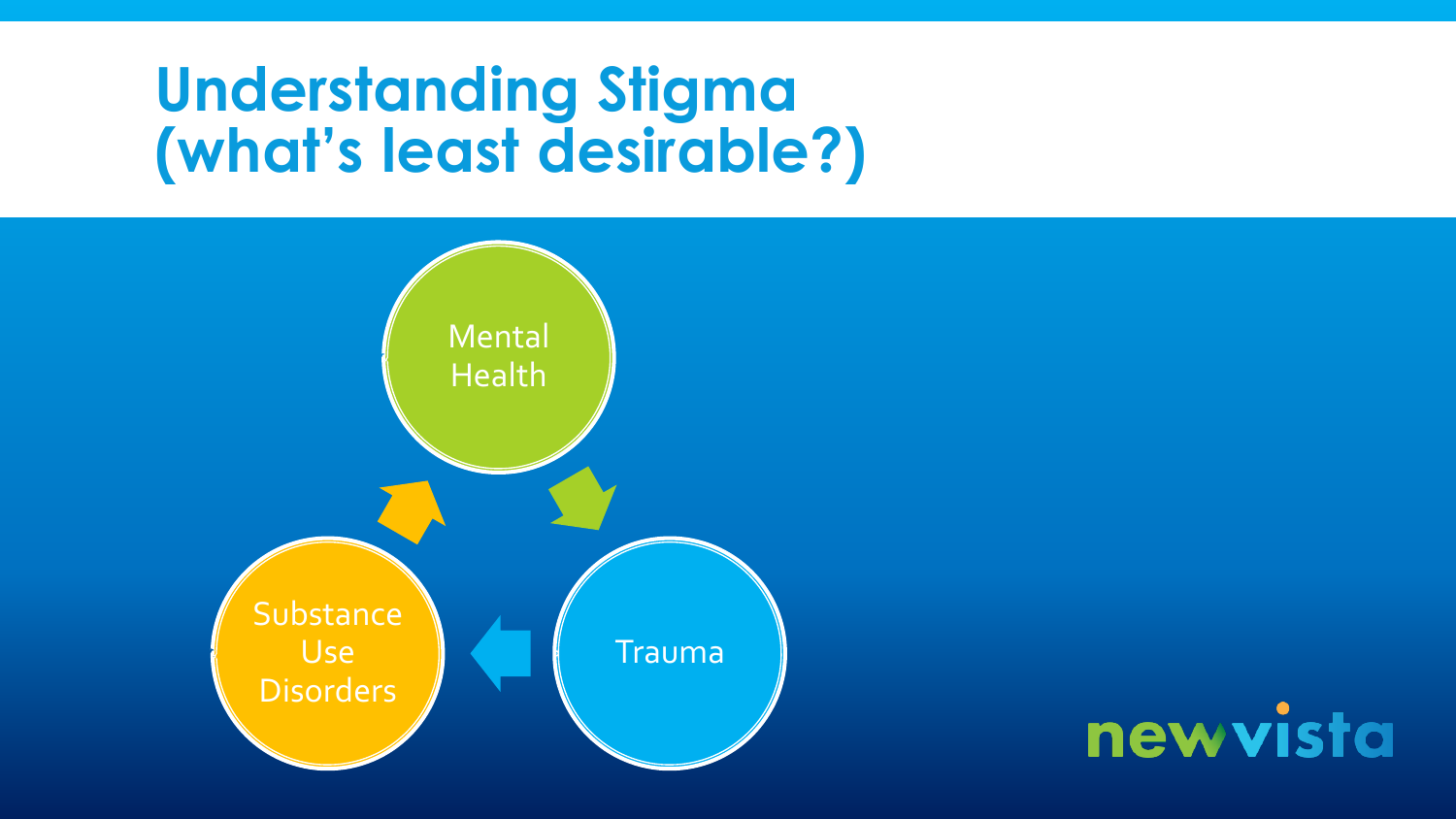# **The Changing Face of Stigma**

### **Example:**

- Therapy initiated due to anger problems
- Down the road, discovering anger occurred when individuals were using substances
- Digging deeper reveals childhood trauma

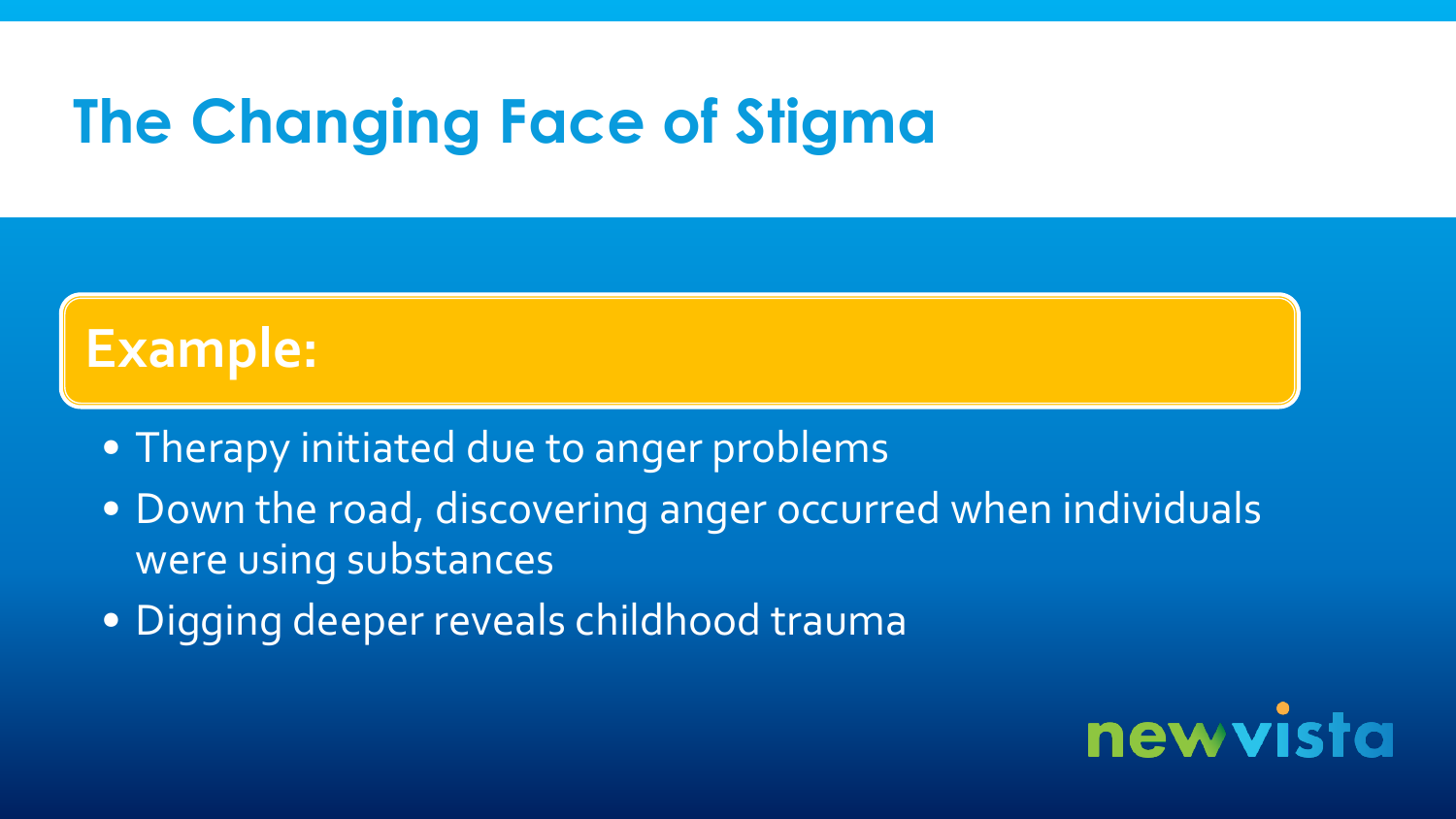Sometimes we just need to be heard… There are times in life when being heard leads to being healed. *- Steve Mariboli*

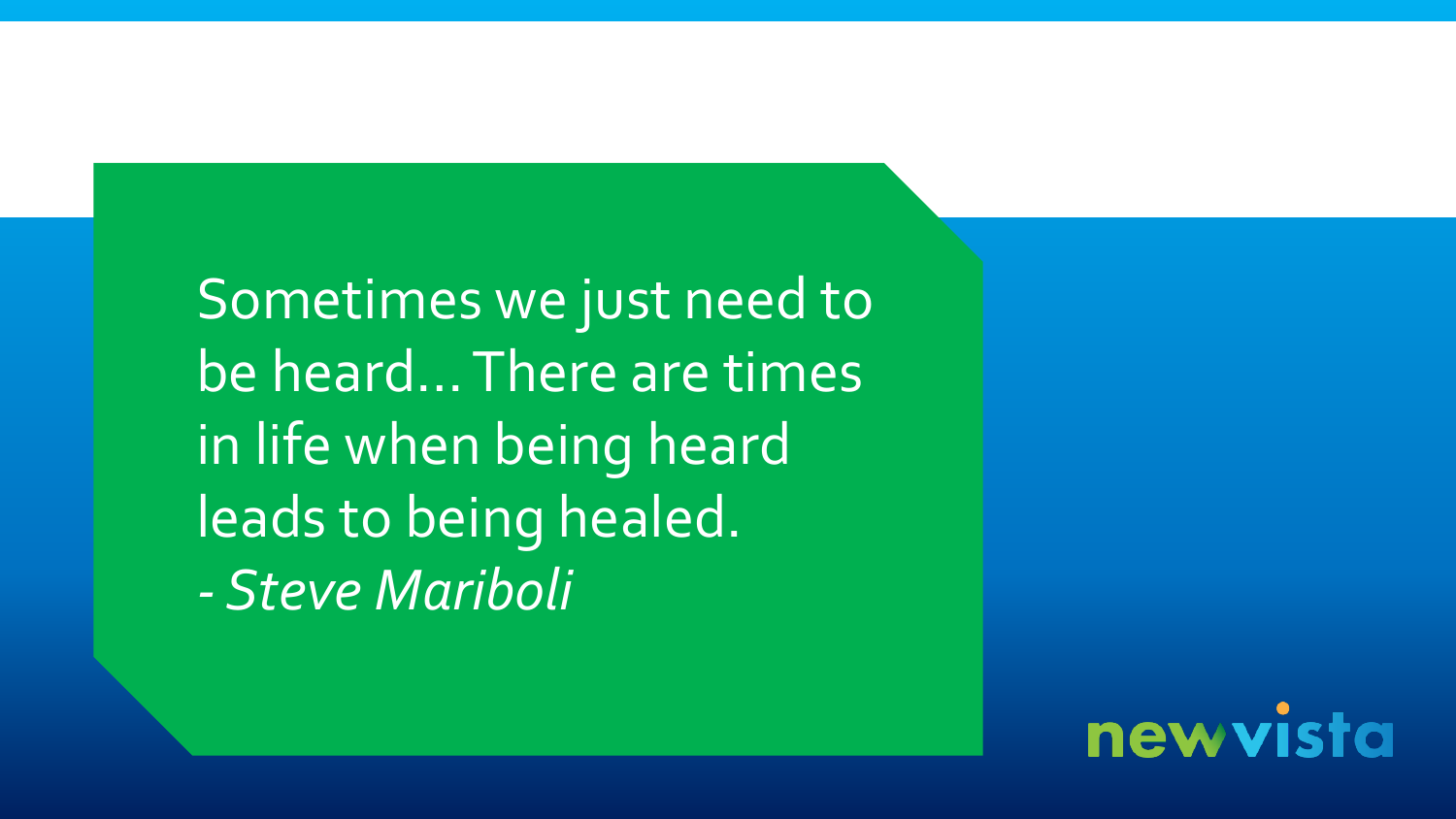# **Treatment**

We must ask everyone about substance use and monitor it.

We must ask everyone about trauma, AND treat it!

We must ask about suicidal thoughts or self harming thoughts!

EVERY TIME WE MEET WITH THEM!

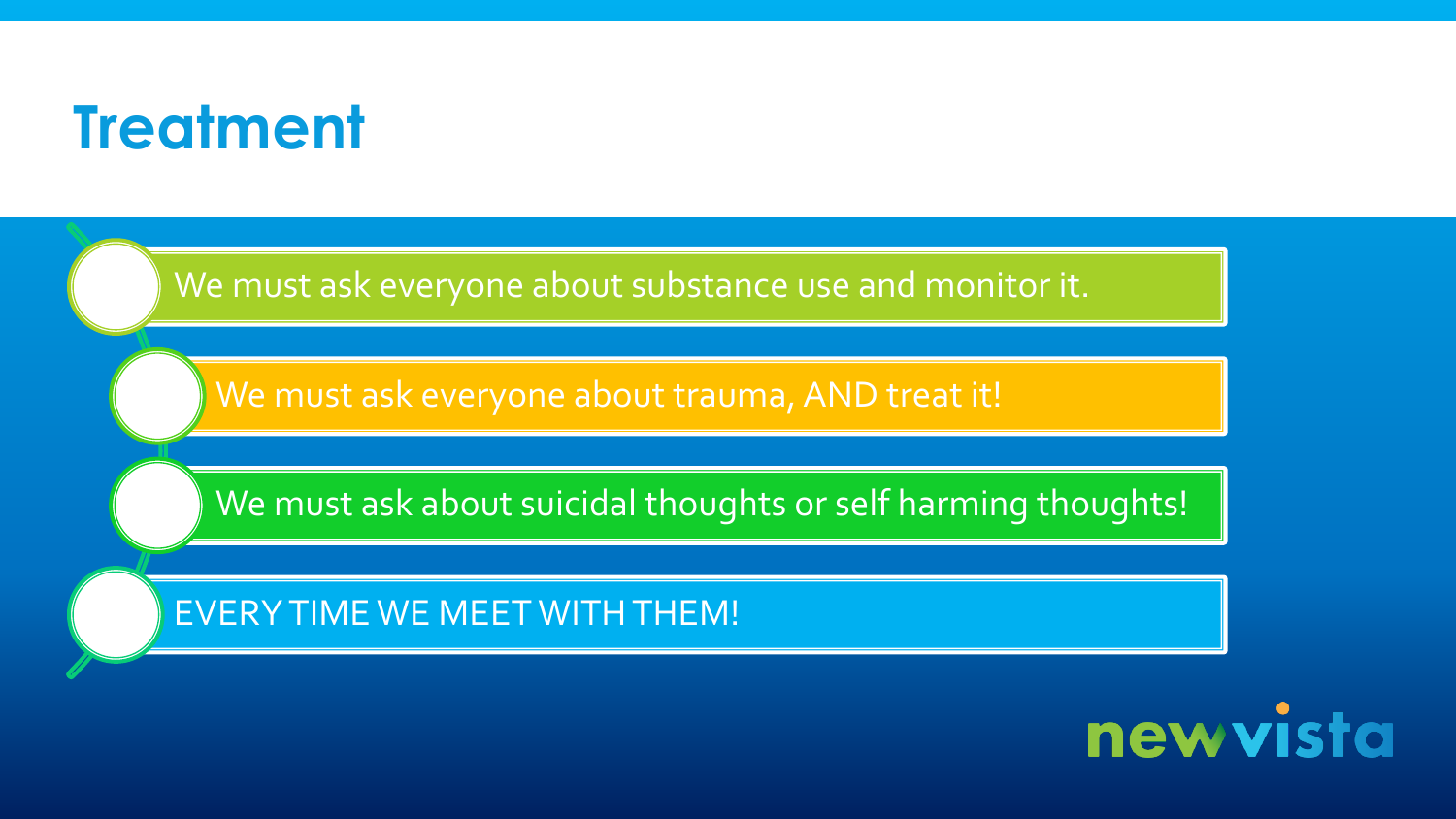#### **Regardless of what leads to using substances, the addicted brain reacts immediately.**

- **Reward circuits**
- **Memory (conditioning, habits)**
- **Motivation (energy, drive)**
- **Executive function (control, salience, decision making)**
- **Mood (stress reactivity, feelings of pleasure)**
- **Internal awareness**

**Volkow et al , 2012**

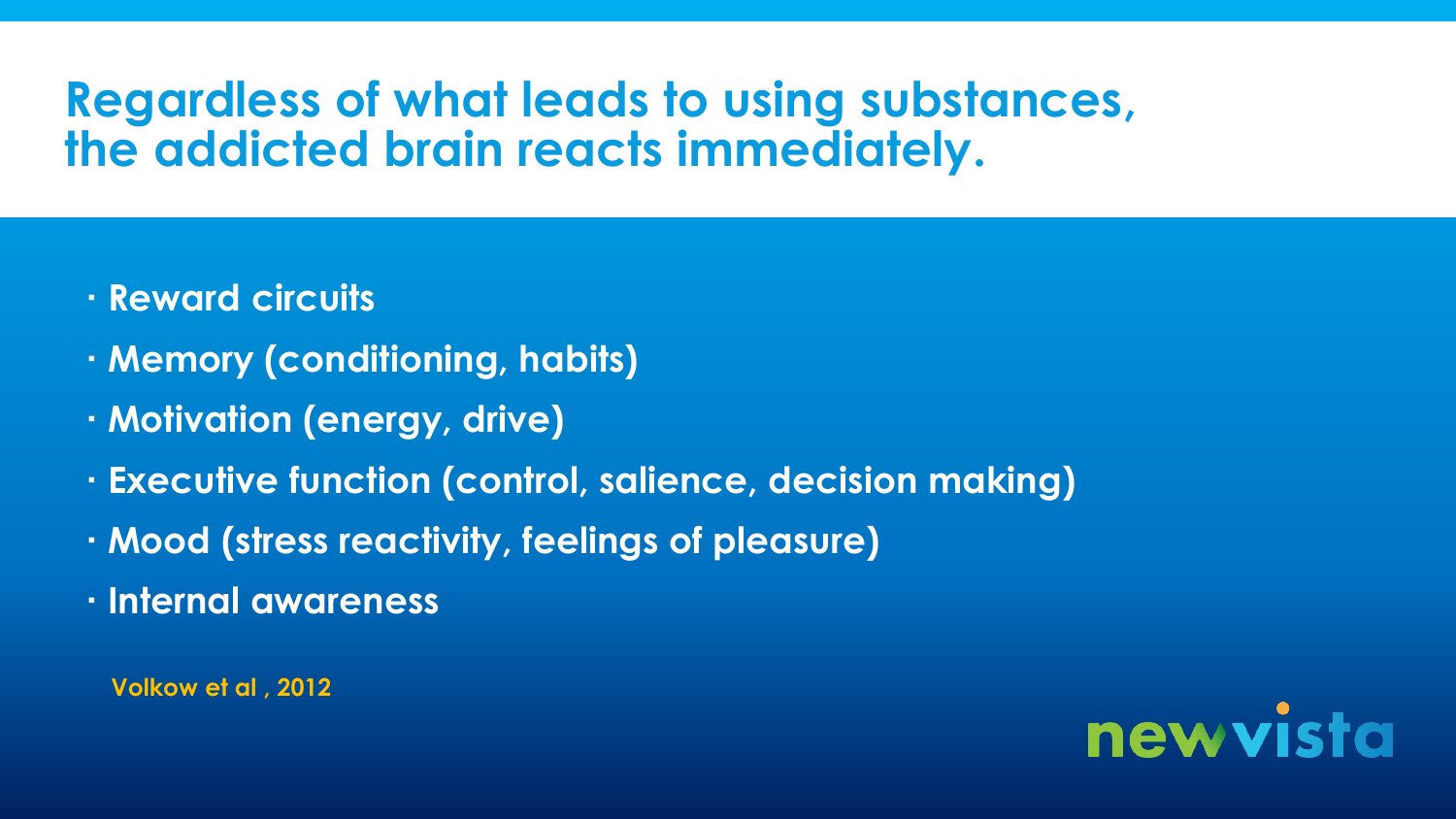# **Addiction is Not Casual Use**

### Addiction is:

- Compulsion to seek and take the drug
- Loss of control in limiting intake
- Diminished recognition of significant problems
- Emergence of negative emotional state
- Craving
- Chronicity and recurrence

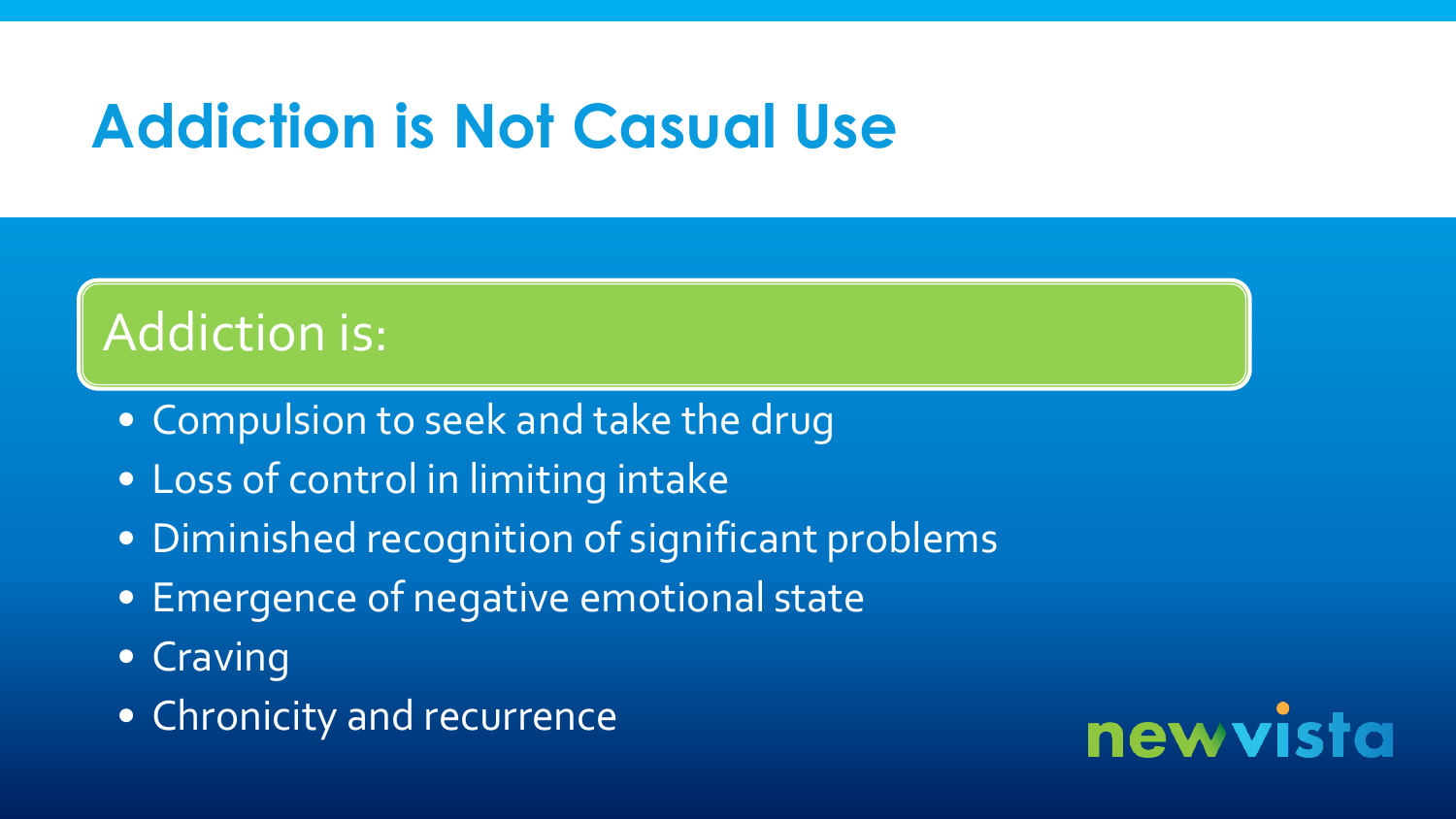### **When underlying trauma drives the addiction**

**Absence of evidence-based trauma treatment will lead to re-occurrence of use !**

**History of trauma does NOT always mean it is the driver.**

**People can and do recover from trauma.**

**If trauma is the driver, it must be identified and treated.**

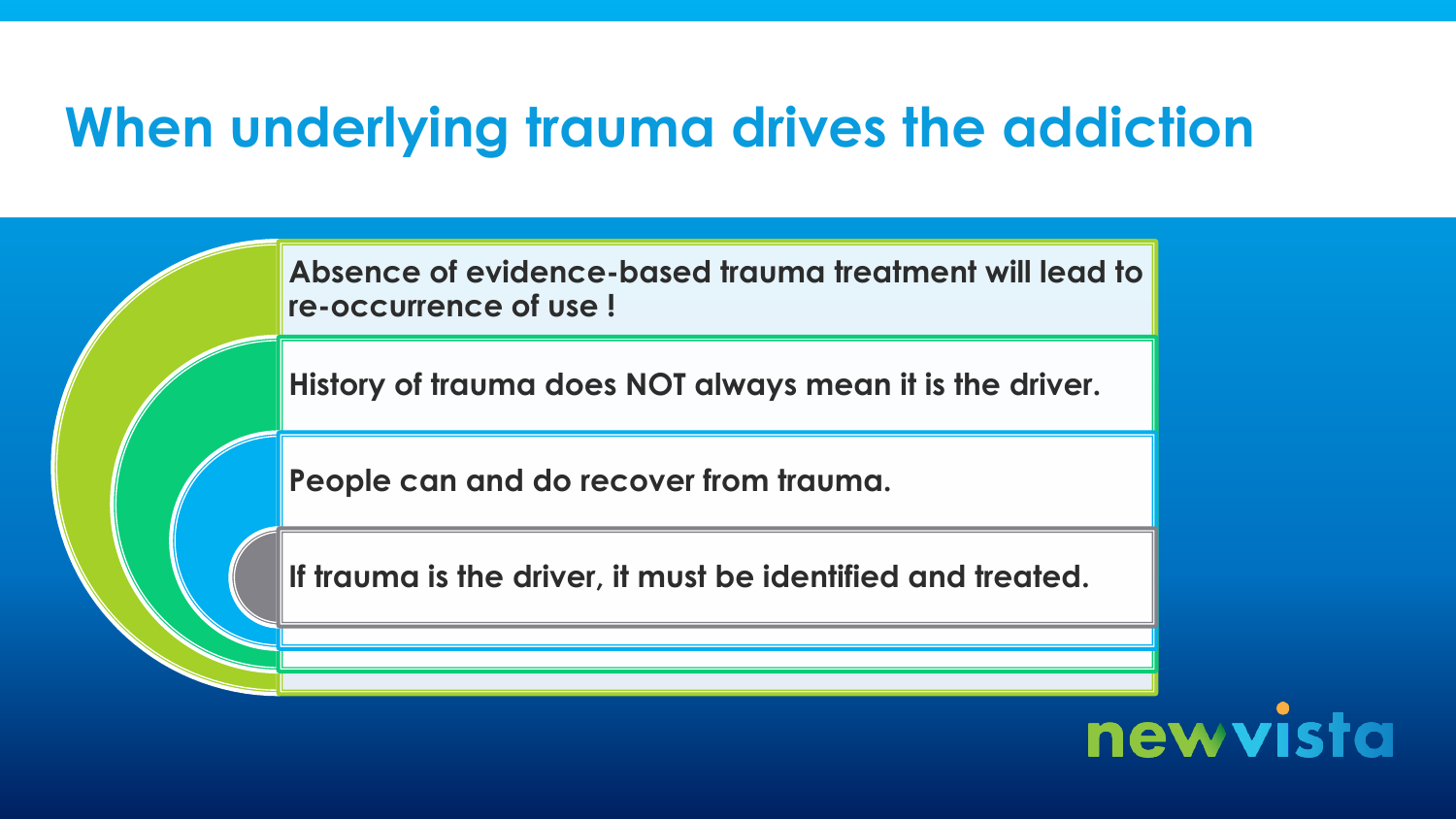

· HEALING Neen clip

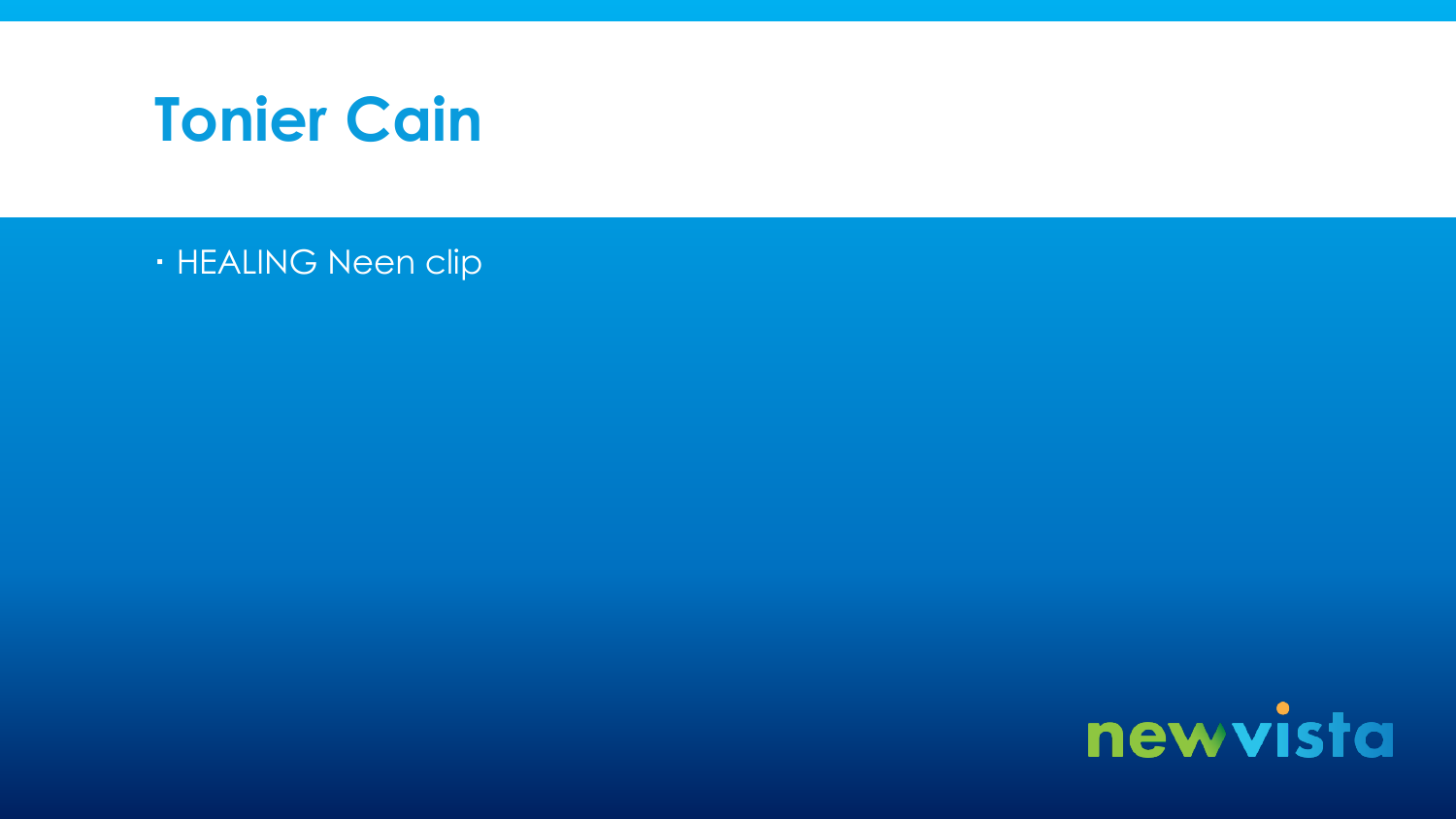### **Evidence-Based Treatments for Trauma**

| <b>ATRIUM</b>                    | M/F, SA, SMI, Self Injury    | <b>Group &amp; Individual</b> |     |
|----------------------------------|------------------------------|-------------------------------|-----|
| <b>Beyond Trauma</b>             | <b>Women / SA</b>            | <b>Group</b>                  |     |
| <b>CBT for PTSD w/ SMI</b>       | <b>SMI</b>                   | <b>Group and Individual</b>   |     |
| <b>Growing Beyond Survival</b>   | <b>Mood, BPD</b>             | <b>Group and Individual</b>   |     |
| <b>TREP</b>                      | <b>General men and women</b> | <b>Individuals</b>            |     |
| <b>TAMAR</b>                     | <b>Inpatient</b>             | <b>Groups</b>                 |     |
| <b>TARGET</b>                    | <b>MH and SA</b>             | <b>Group or Individual</b>    |     |
| <b>TRM</b>                       | <b>All</b>                   | <b>Individual or Group</b>    |     |
| <b>TREM</b>                      | <b>Women MH and SA</b>       | <b>Groups</b>                 |     |
| <b>Trauma Recovery Group</b>     | <b>SMI</b>                   | <b>Groups</b>                 |     |
| <b>SSGT</b>                      | <b>SMI</b>                   | <b>Same sex groups</b>        |     |
| <b>Trauma Inpatient Short</b>    | <b>Women</b>                 | <b>Inpatient</b>              |     |
| <b>TRIAD</b>                     | <b>Women / Teens</b>         | <b>Groups</b>                 |     |
| <b>Traumatic stress / Art tx</b> | <b>Men / Women</b>           | <b>Group or Individual</b>    |     |
| <b>TREP</b>                      | <b>SA MH DV</b>              | <b>Individual</b>             |     |
| <b>Seeking Safety</b>            | <b>Women / Men</b>           | <b>Group</b>                  | new |

vista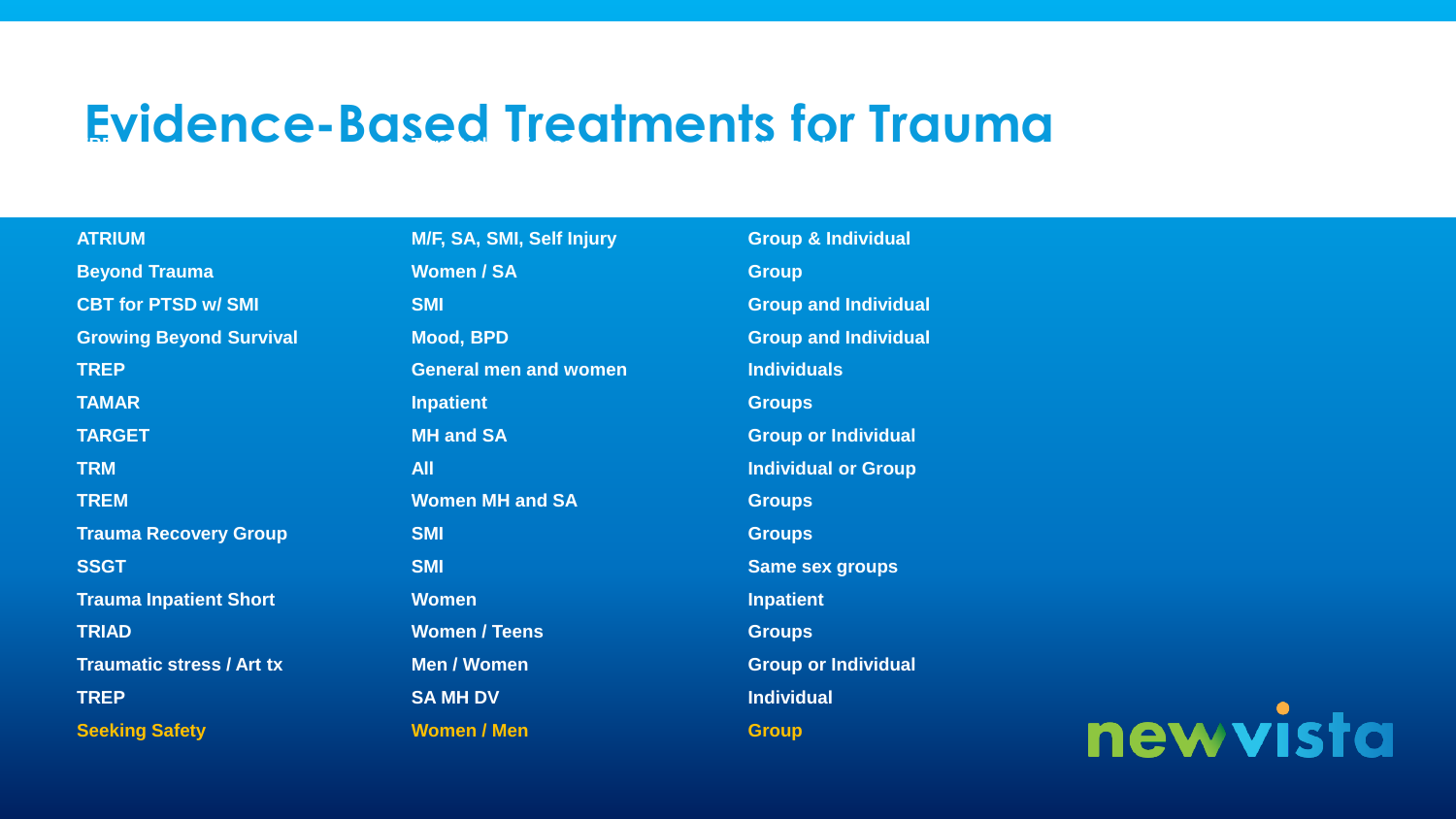# **Substance Use Services Continuum**

| <b>Individual</b><br><b>Outpatient</b>                     | <b>Couples / Family</b><br><b>Outpatient</b>  | <b>Group Therapy</b><br><b>Outpatient</b> |
|------------------------------------------------------------|-----------------------------------------------|-------------------------------------------|
| <b>Intensive</b><br><b>Outpatient</b><br>Program - 9 hr/wk | <b>Medication</b><br><b>Assisted Recovery</b> | <b>Residential</b><br><b>Treatment</b>    |
| <b>IOP Plus Room</b><br>and Board                          | Long-Term<br><b>Sober Living</b>              | <b>Medical Detox</b>                      |

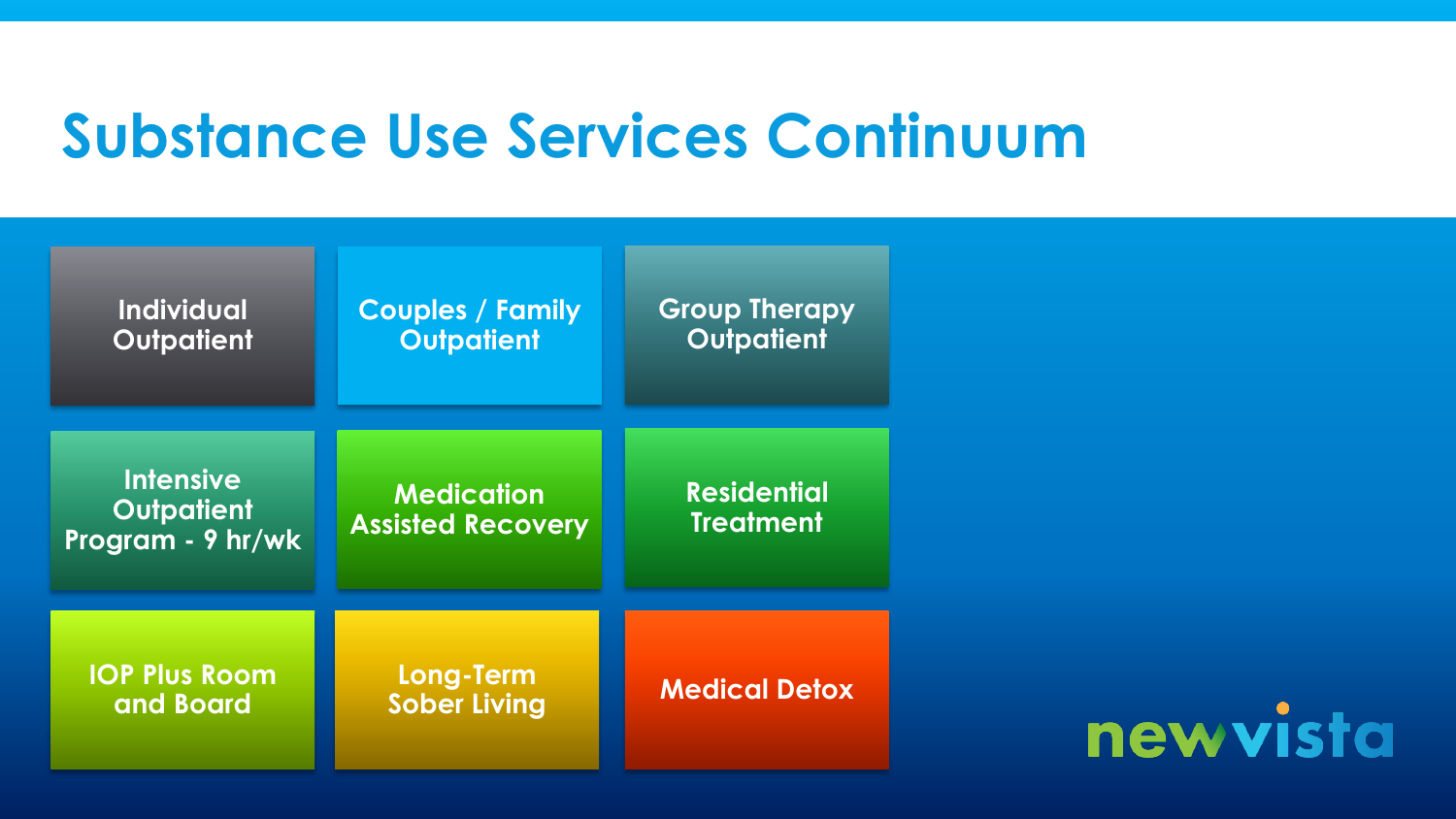# **Substance Use Services Continuum**

All treatment options should provide trauma informed care or refer you to a person or place that can provide trauma treatment.

For individuals with core issues of trauma, substance use treatment alone will not be enough.

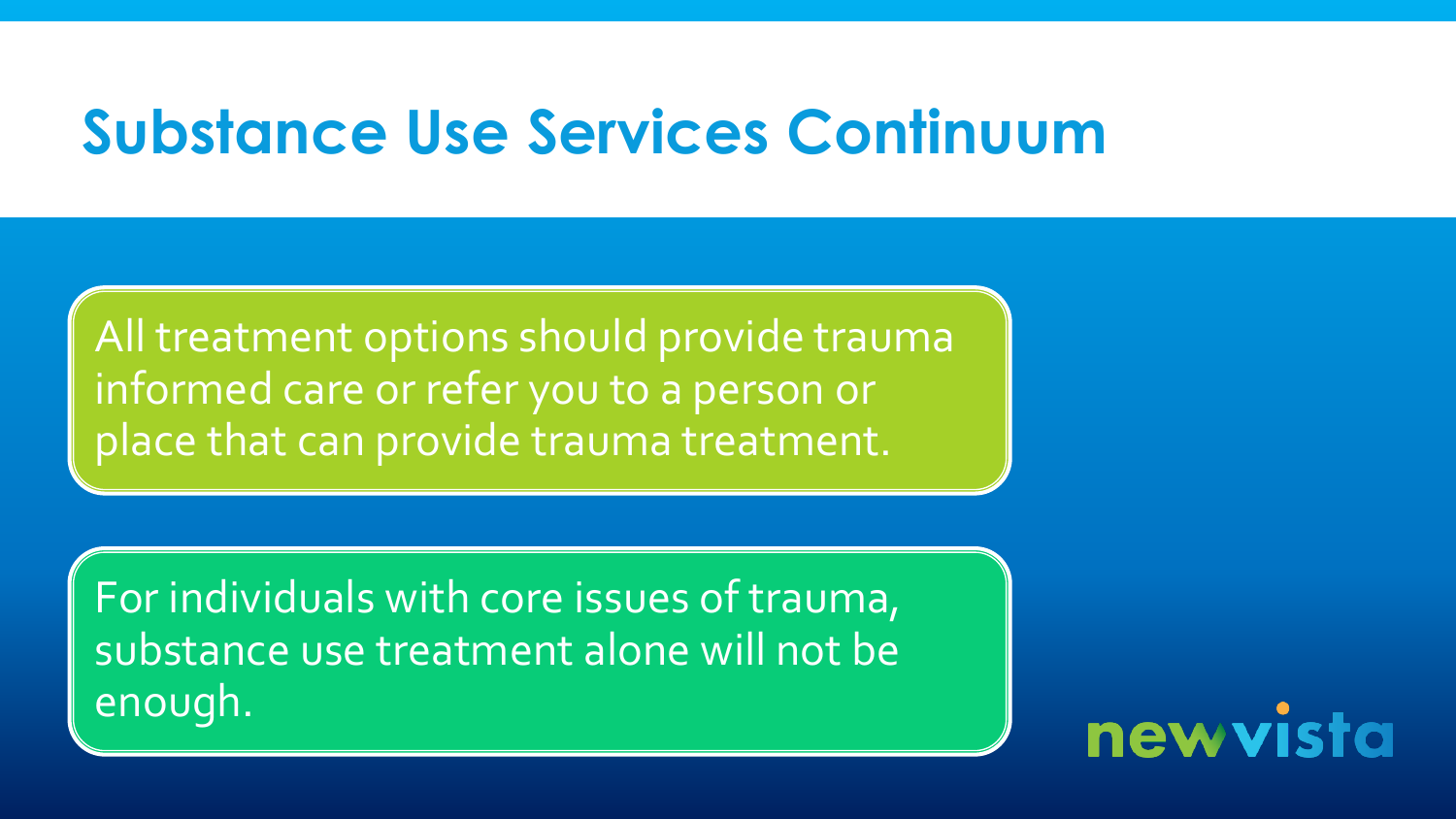### **Resiliency and recovery**

**Since we can't prevent bad things from happening or control genetics what else can we do?**

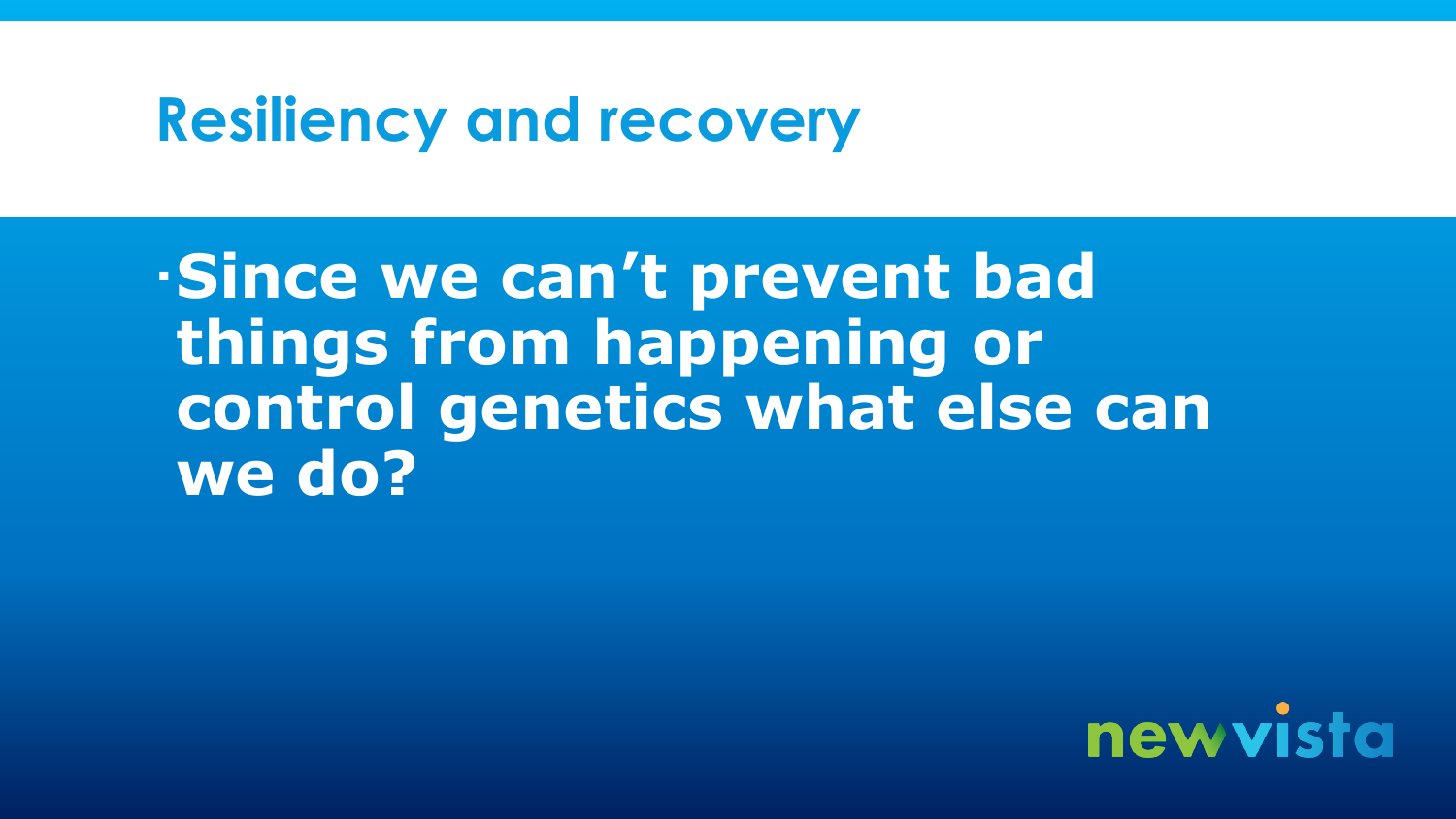# **Resilience and Recovery**

#### **re·sil·ience**

- speedy recovery from problems: the ability to recover quickly from setbacks
- elasticity: the ability of matter to spring back quickly into shape after being bent, stretched, or deformed
- Synonyms: pliability, flexibility, [elasticity,](http://www.bing.com/Dictionary/search?q=define+elasticity&FORM=DTPDIA) suppleness, bounciness, springiness

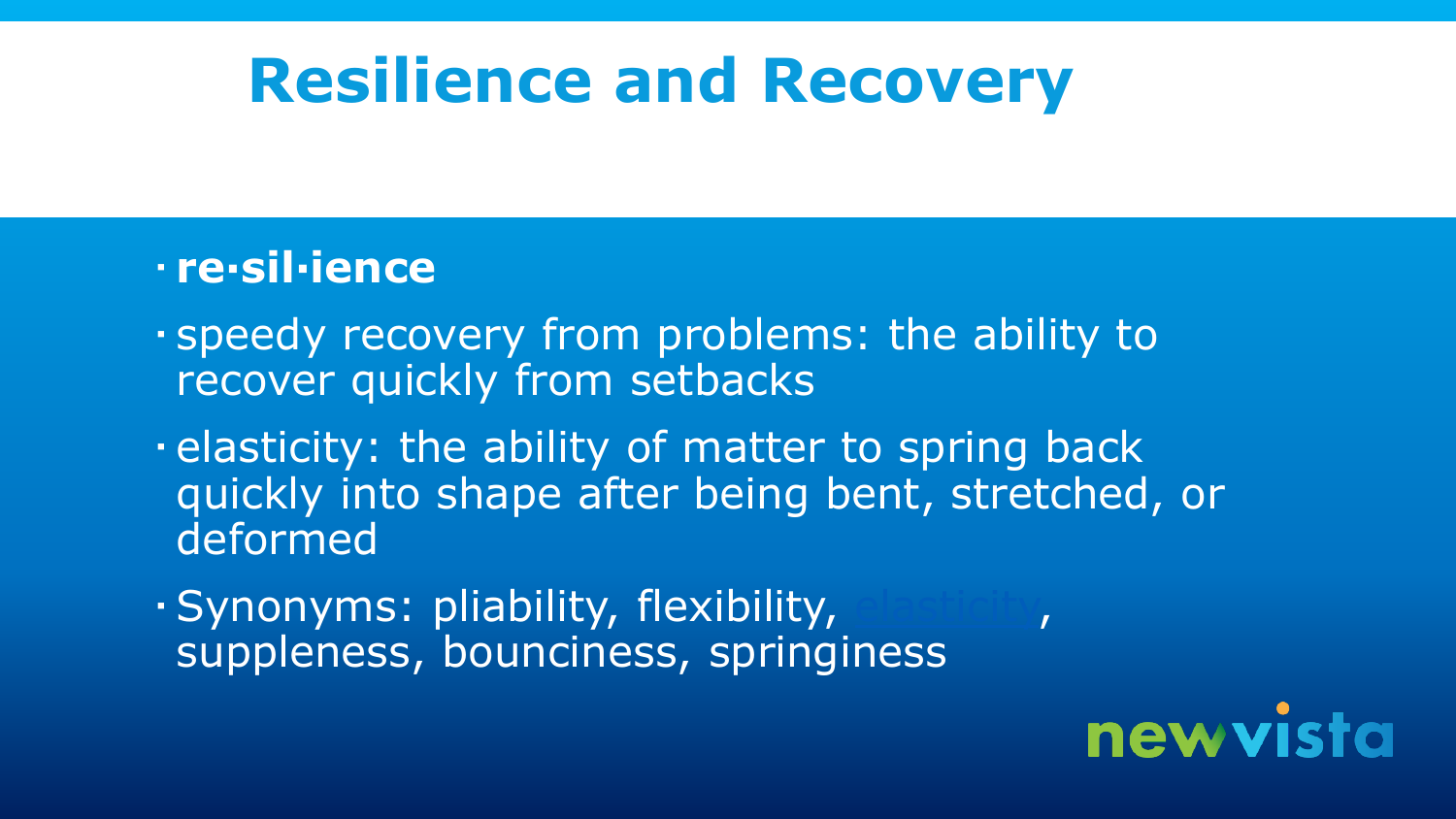# **BlResilience and Recoveryd**

**Resilience Trumps ACE's [www.resiliencetrumpsaces.org](http://www.resiliencetrumpsaces.org/)**

**Circle of Courage**

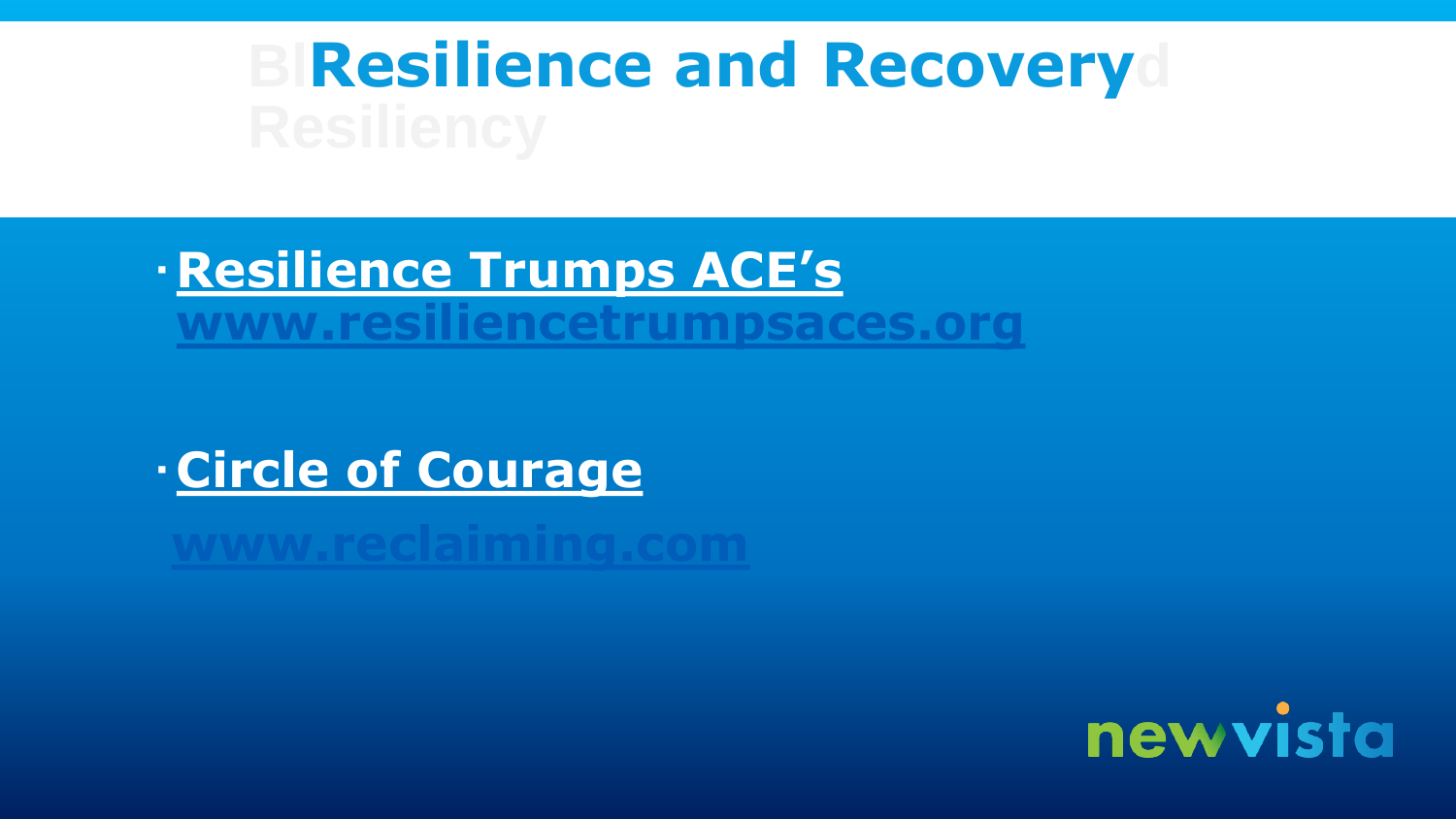# **Circle of Courage**